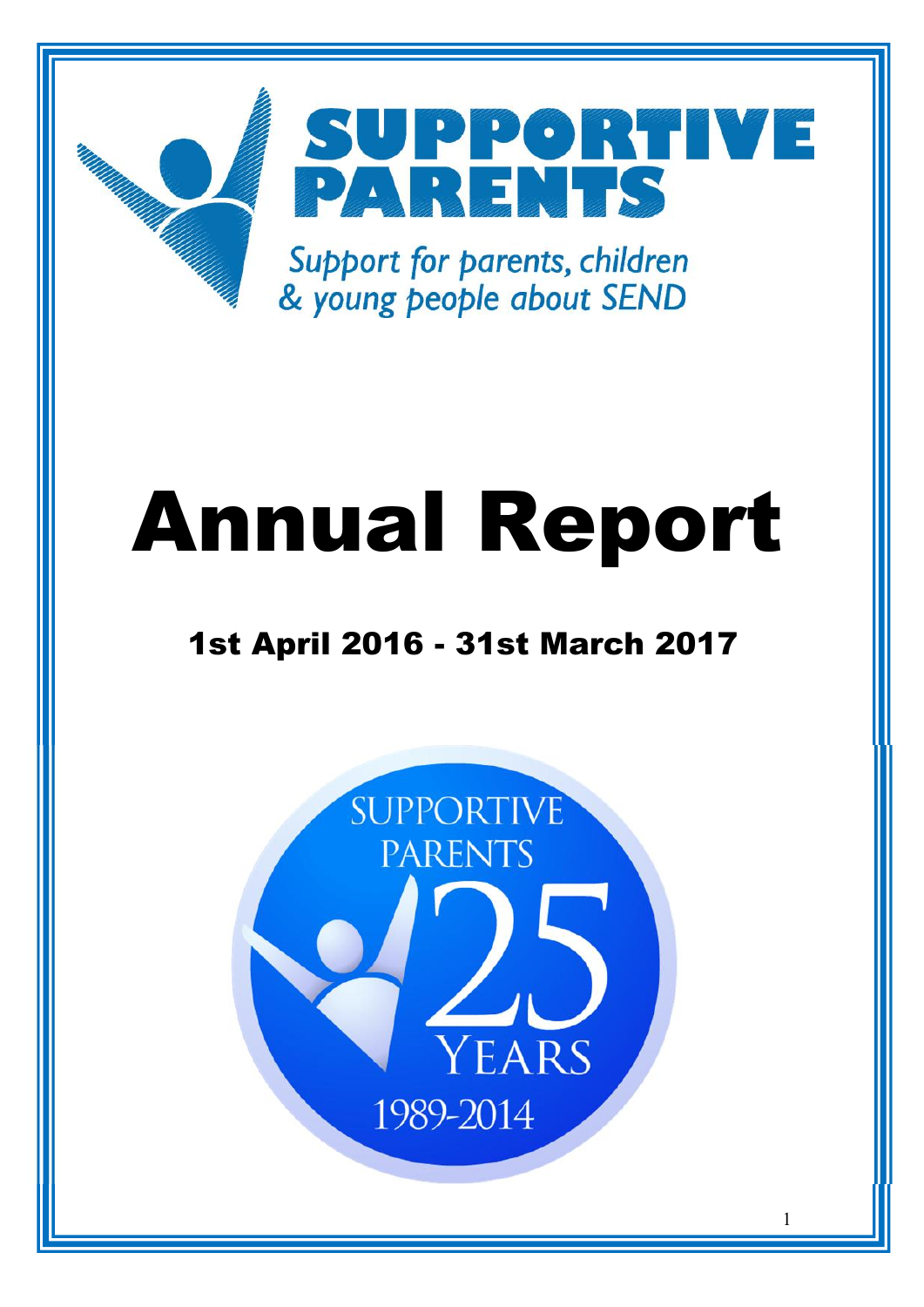| Annual Report: 1st April 2016 - 31st March 2017 |  |
|-------------------------------------------------|--|
|-------------------------------------------------|--|

| <b>Contents</b>                                       | Pages     |
|-------------------------------------------------------|-----------|
| <b>About Supportive Parents</b>                       | $2 - 5$   |
| Report from our Chair of Trustees                     | $6 - 7$   |
| <b>Report from our Treasurer</b>                      | $7 - 8$   |
| Manager's report                                      | $8 - 13$  |
| How we make a difference $-$ The work of the Helpline | 13        |
| Service-user satisfaction report                      | $14 - 16$ |
| Working with parents: Call monitoring                 | $17 - 19$ |
| What else have we done $-16 - 25$                     | $19 - 20$ |
| Bristol, N. Somerset & S. Gloucestershire             | $20 - 23$ |
| Our service in print & online                         | $24 - 25$ |
| Fundraising and finance                               | 25        |

**Supportive Parents – the SENDIAS Service in Bristol, North Somerset & South Gloucestershire** From 1st September 2014 the Parent Partnership Service in every local authority became the Information, Advice and Support Service. Supportive Parents continues to provide free, confidential and impartial information, advice and support (IAS) to parents and carers, children and young people with any type of special educational need and/or disability (SEND). We also offer support to young people aged  $16 - 25$  with SEND, in line with the requirements of the Children and Families Act 2014.

Our IAS service covers all aspects of SEND from the earliest stages of concern, through SEN Support in schools to support during statutory assessment, which may lead to an Education Health and Care Plan (EHCP) and beyond. This includes social care and health concerns, appeals, complaints and exclusions where SEND is identified. We liaise with and work in partnership with Parent Carer Forums, other parent groups and vol sector services and organisations in each authority. In many authorities, the SENDIAS Service is provided by a local government officer, but government guidance supports as best practice the model of armslength independent service delivery as provided by Supportive Parents. We believe that in the foreseeable future parents, children, young people and professionals, will continue to need and benefit from the service we provide.

# **Our objectives**

Supportive Parents has 5 primary strategic goals:

1. To support all parents, their children and young people with special educational needs and disabilities, ensuring that they have equal educational opportunities.

2. To publicise the service, and to provide parents, children, young people and professionals with accurate unbiased information.

3. To provide training for parents and others on SEND processes and to enable parents of children and young people with special educational needs to support each other.

4. To encourage parents, voluntary groups, schools and other professionals to work more closely together in the interest of the children and young people, and to support strategic planning and service development by the Local Authority.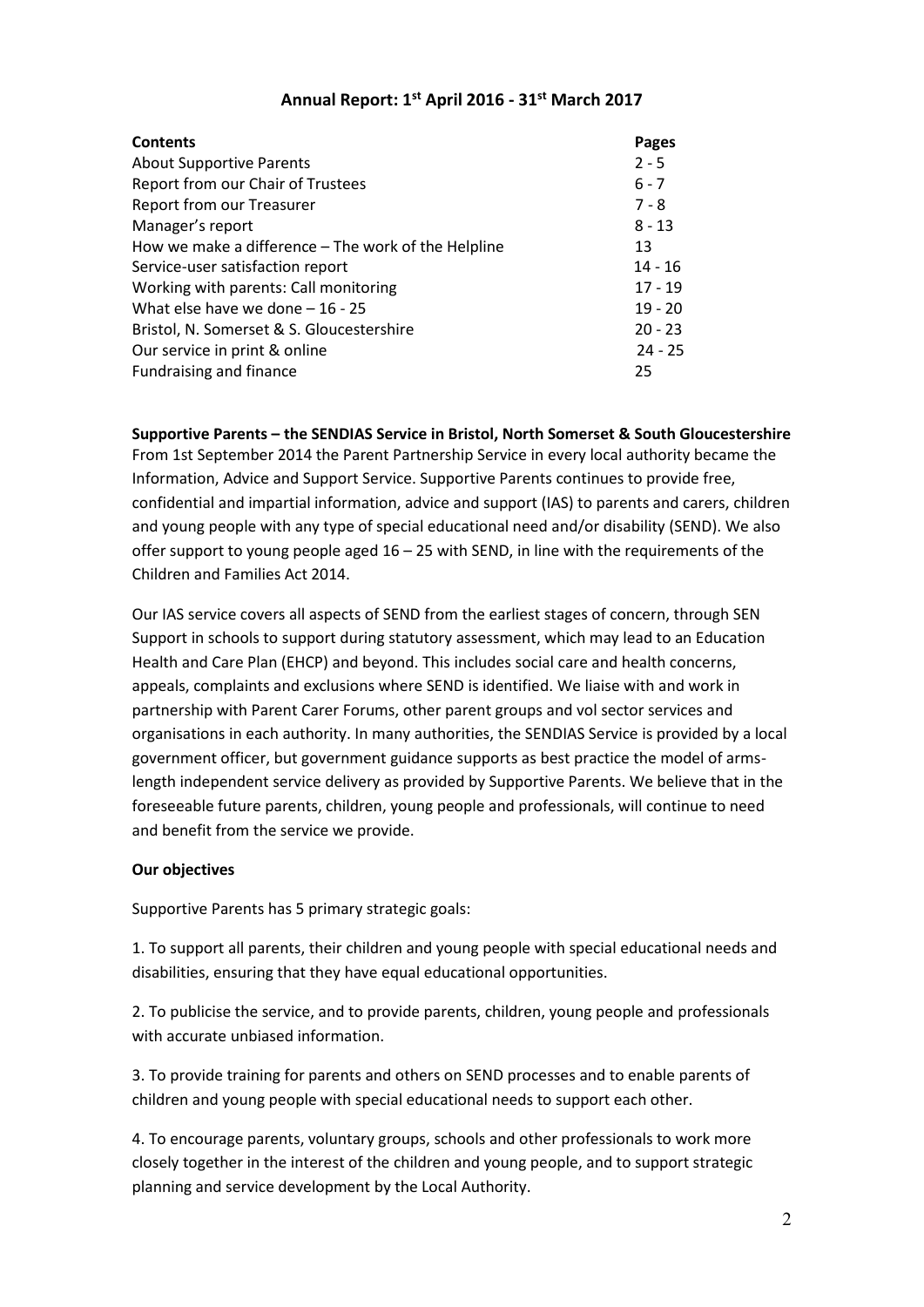5. To voice the views of parents and young people, to ensure that their voices directly influence the development of local SEND services, policy and practice.

# **Our goals**

Supportive Parents has 3 primary operational goals:

1. To provide parents, children and young people with information and training so that they are well-informed about the range of services available to support them and to have increased understanding of the SEN process;

2. To provide parents with support so that they become more confident of their expertise in relation to their own child, enabling them to work more effectively in partnership with their child's education setting and with the Local Authority; and

3. To encourage families and professionals to work more closely together in the interests of, and improving outcomes for children and young people with special educational needs.

# **Some of our achievements in 2016/17 included:**

• Contributing regionally and nationally to advisory groups on Quality Standards, commissioning of mediation service and the work of the First Tier (SEND) Tribunal.

• Holding an autumn networking event to showcase our service.

• Securing DfE funding to deliver phase 4 of the Independent Support Programme. This additional funding will allow us to continue to deliver our enhanced and extended service until 1st April 2018, including retention of trained staff.

• Recruiting new members of staff to the organisation, including a link worker (who will improve service delivery of our helpline and in-house communications) and a new member of our IAS team (Bristol-based helpline post).

• Recruiting existing in-house staff to vacant posts within the organisation – to Bristol Local Coordinator and Deputy Head of Service (from South Glos Coordinator) following retirement of the incumbent to that post – to South Glos Coordinator (from a helpline-based IAS team post) – our retiring Local Coordinator has returned to us, stepping across to fill the consequently vacant helpline post and allowing us to retain her exceptional skills and providing additional expertise to our helpline service. Another of our helpline staff has moved into an LA-based post in S. Glos.

• Refreshing our existing publications including a redesign and reissue of our trifold (hook) leaflet and revision to our animations to update and improve accessibility.

• Recruiting a new Trustee to our Board.

• Delivering presentations about our service and about SEND reforms, to EP doctoral trainees at Bristol University, and to SENCOs, parents and professionals across 3 authorities.

• Delivering a termly issue of our newsletter and regular e-bulletins to our service users, voluntary sector and other professionals, including a range of settings and services.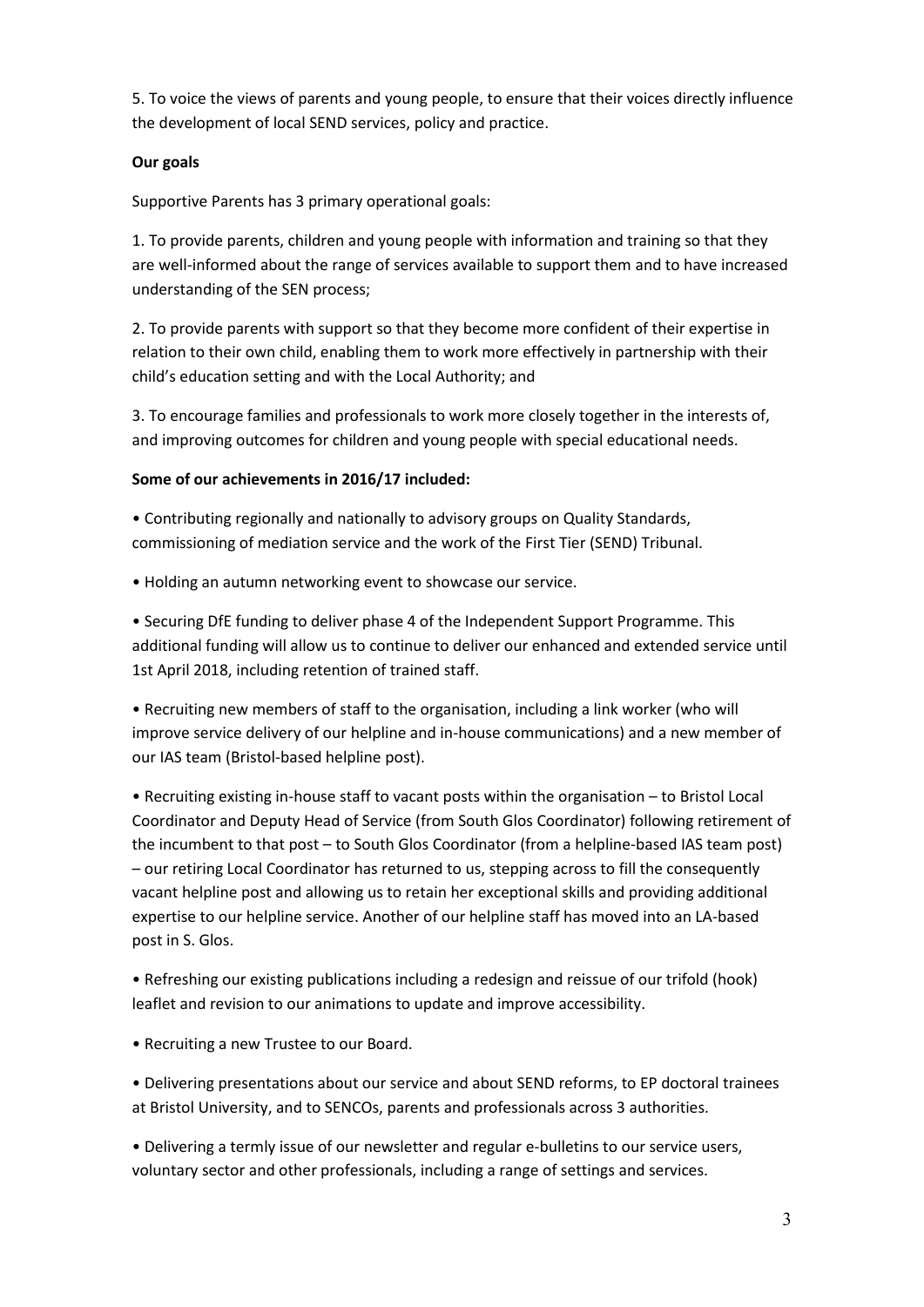• Delivering our annual service user satisfaction survey – contributing to a national pilot.

• All staff are continuing to update their skills, completing accredited legal training in relation to new legislation, regulations, statutory guidance and safeguarding.

• Continuing to develop use of our data management systems and reporting so that our processes are streamlined, transparent and secure, and provide quality data to our trustees and to our commissioners to support service development. We advise LAs both on the delivery of our service against set targets and of the level and extent of need and successful outcomes demonstrated by our service-users.

• Raising grant funding to allow us to refurbish our office, improving the environment for staff and for service-users, improving storage of confidential material, increasing amenity and improving access to resources, accurate information and our service.

• Improving our telephone system so that callers no longer get an engaged tone during live helpline sessions but can leave a message, so that call-back is speedier and more calls are responded to directly.

• Raising grant funding to enable us to improve data security and sustainability by upgrading our IT systems and replacing outdated equipment for key staff.

• Updating and delivered a 4-session parent course to parent-carers on SEND.

#### **Our goals for 2017-18 include:**

• Raising grant funding to enable us to undertake innovative service improvements, including recruitment of additional training capacity to increase our offer, both in-house and across the region we cover. This will include training and upskilling our Local Coordinators to deliver our parent course in each LA in the coming year.

• Leading a regional peer network which aims to develop and support our service delivery by using our national Quality Standards.

• Delivering an event for parents and professionals in summer 2017.

• Securing DfE funding to deliver continuing Independent Support beyond March 2018, transferring developments into sustainable practice and retaining trained staff, with a particular focus on our post 19 offer and increased helpline capacity.

• Recruiting and successfully inducting new staff across the organisation as required.

• All staff completing accredited legal training in the new legislation, to level 3.

• Updating our website and raising grant funding to allow us to develop a new linked but separate website for young people aged 16-25, which is guided by a focus group of young people, so that it is purposeful and accessible.

• Updating our Business Plan, Strategic Action Plan, Business Continuity Plan and Hazard Analysis for 2017-19.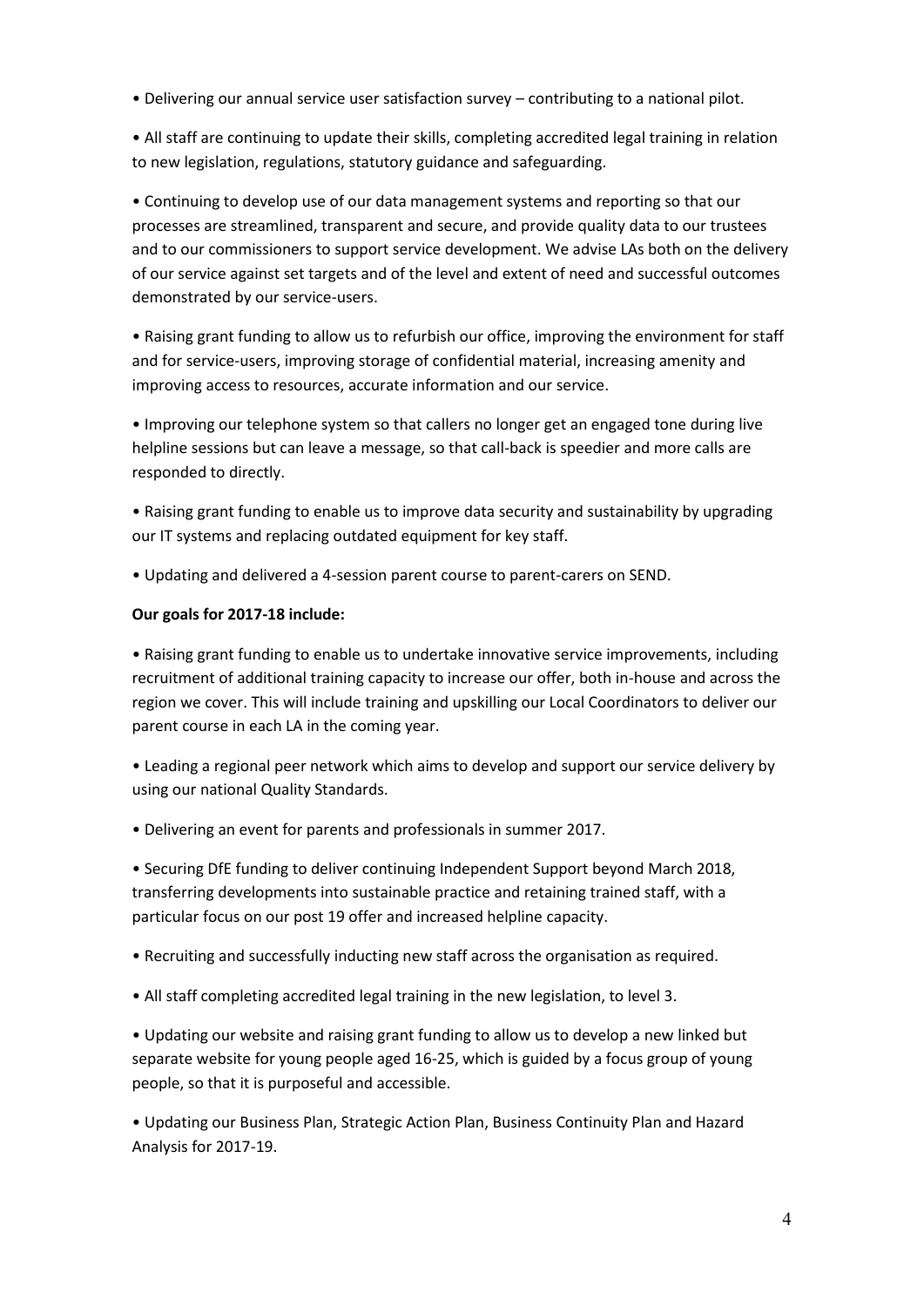• Purchasing additional IT equipment and improving our IT system, to support our staff and improve security of data, efficiency and flexibility of working.

• Recruiting new Trustees to the board, specifically with expertise in funding and finance

#### **Our Team**

**Supportive Parents' Board of Trustees 2015-16** Carolyn Sims – Chair Chris Gardner – Deputy-Chair – Chair, Employment Sub Group Anne Bush – Treasurer - safeguarding Moira Lloyd - Training Meryl Woodgate - Trustee Maya Vaitilingam – fundraising Sue Osborne – fundraising – Health & Safety (appointed  $1<sup>st</sup>$  July 2015) Liz Kelly - co-opted member of Board of Trustees (as of September 2016)

The role of Company Secretary is carried out by Maggie Potter, Head of Service.

**Day to day management of Supportive Parents is delegated to the staff team. They are currently: Head of Service Deputy Head of Service (currently also a Local Coordinator) Office & Finance Manager Information & Communications Coordinator 3 Local Coordinators (one for each Local Authority) Post-16 Coordinator 8 Information, Advice & Support Team members Independent Examiner:**

Lloydbottoms Tel (0117) 957 3537 Charted Accountants Fax (0117) 9567919 Staple Hill Bristol BS16 5HH

118 High Street email: mail@lloydbottoms.co.uk

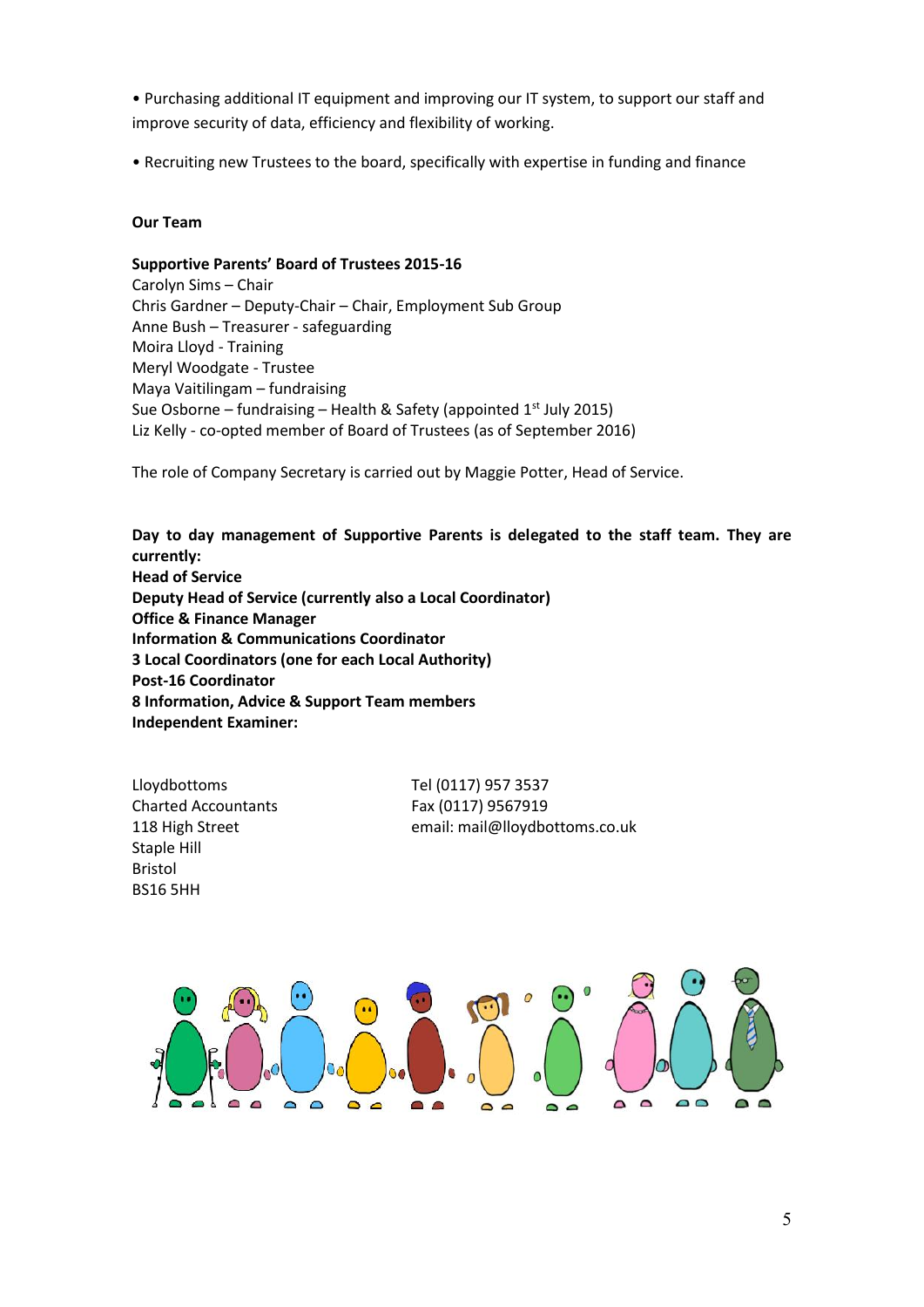

# **Report from our Chair of Trustees – 2016-17**

This last year has brought more changes, more challenges and more demands on us as parents and carers, on our children and young people with SEND and on the services which support us. Upheavals and cut-backs continue as the political situation unfolds, as our schools become academies and austerity continues to bite.

For our service, the year has hopefully provided more opportunities to provide information, advice and support, to help achieve better outcomes for all our service-users. We are pleased that continuing funding from our Local Authorities, the Department for Education, grant funders and even our local supermarkets has allowed us to continue to do more and reach out to our communities more effectively. We have never felt more necessary, or more in demand! This has allowed our service to respond to the needs of those who call on us and to build on and develop our ways of working.

We have brought in three new posts this year – a Post-16 Coordinator, a Helpline Link Worker and an Information and Communications Coordinator – to ensure that we have the capacity, resources and skills to continue to make a difference in the lives of those affected by SEND. Many of our staff have moved into new and more demanding roles within the organisation and we have also succeeded in recruiting some incredibly skilled and committed new members of our team.

Sadly two of our most experienced and long-serving members of staff have left us and I would like to thank Davina Evans (Deputy Head of Service and Bristol Coordinator) and Jackie Oxley (North Somerset Coordinator) for their long years of commitment and dedicated support. Equally, we had to say farewell to one of our trustees – Lorri Farrell. We wish them all the very best for the future.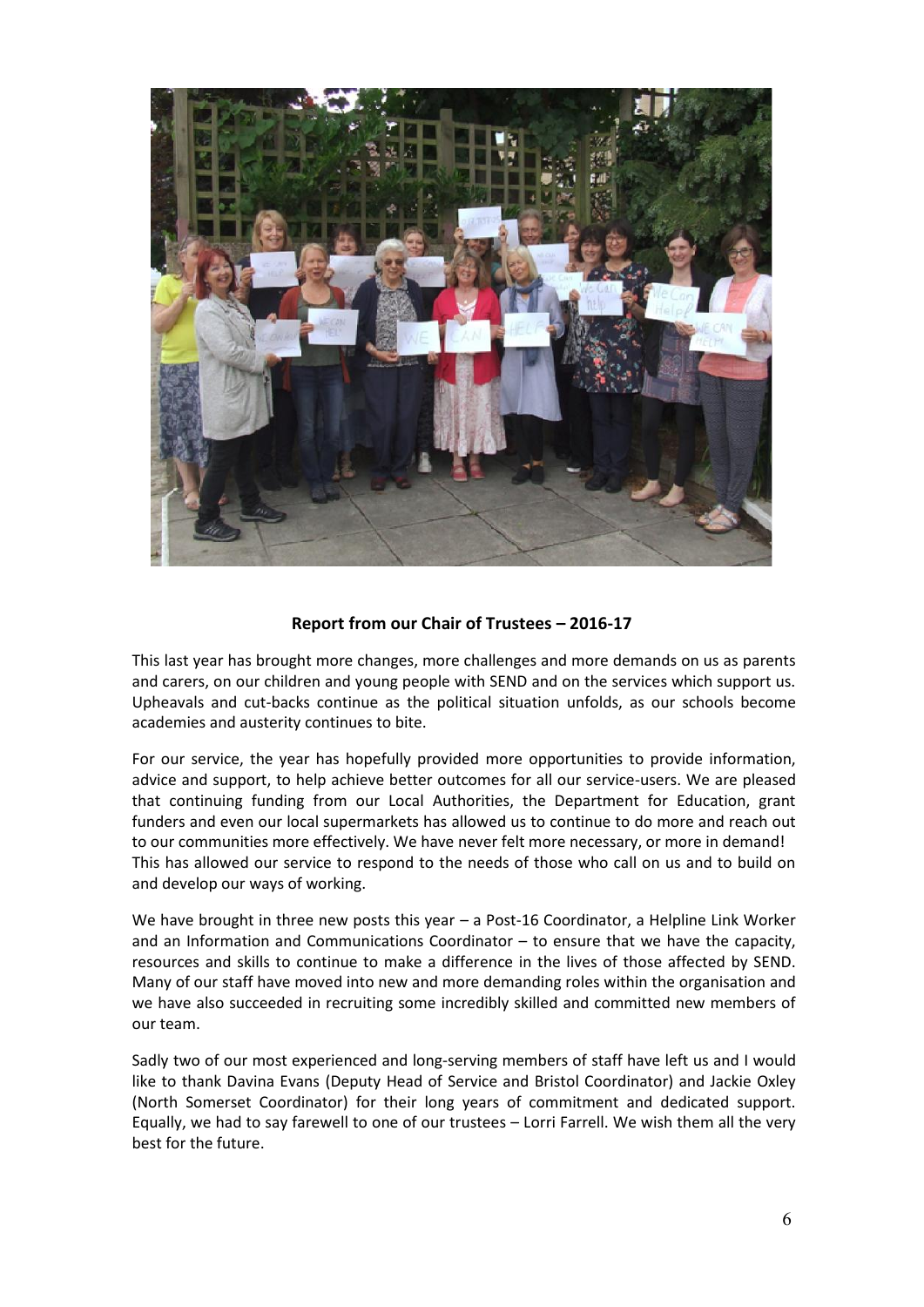However, I'm really delighted that Davina has continued to support us by offering us a couple of sessions each week on our helpline. The number of families we support continues to increase significantly, year on year, and I would like to take this opportunity to thank all our staff for their hard work and dedication. Their commitment to ensuring that all service-users get the best possible outcome is as remarkable as it is inspiring.

I would also like to thank my colleagues on the Board of Trustees for their dedication and hard work too. There is ongoing interest by committed individuals to joining our Board, so welcome this year to Liz Kelly. We continue to need trustees – especially with financial expertise - and we welcome your interest. Please contact us if you would like to find out more about joining us.

We have also continued to work closely with other groups and organisations in the sector  $-$ Parent Carer Forums, other voluntary organisations like Contact a Family, Kids, Bibic and Cerebra – and consequently continue to look forward to the future with confidence in our capacity and expertise. Partnership working equals more impact!

After almost 20 years in our office we have had to think seriously about refurbishing especially when we started to trip over holes in the carpet! A lot of outdated information (and dust!) can collect on shelves and in electronic files in that time! We finally had to accept that we needed to update or archive our resources and refurbish our premises to improve the working environment for staff and for our service-users – an arduous and moderately costly exercise – and I would like to thank Quartet for a grant towards improving soundproofing and replacing the carpet. However greatest appreciation goes to staff who supported by clearing, moving, packing (or discarding) many years of accumulated "stuff"….. and picking the old blu tac off the walls! Special mention goes to Carolyne Ablitt and Maggie Potter who, with able support from Rhiannon Chaloner, Frances Mallender and Carolyne's son Dan, oversaw the final activity during the summer holiday. It was such hard work, but has been a resounding success.

I would like to end with a personal message. I am proud to be chair of such a fantastic organisation which is needed as much, if not more, than it was when I helped its formation 28 years ago, so I'd like to encourage you to join us and make a difference! Support us…..help us to continue to do the work that we do. Even the smallest contribution to our work can make a positive impact on the outcomes for families and for children and young people and we welcome your support.

#### **Carolyn Sims, Chair of Trustees, June 2017**

#### **Treasurer's Report**

Local Authorities are now under a statutory duty to provide information, advice and support for parents (carers) who have children with Special Educational Needs and/or Disability and for young people with SEND up to 25 years of age. Supportive Parents recognised the need for this help and support in getting the right education for individuals as early as 1989 and began providing this locally through the establishment of the charity. Eventually the government recognised the importance of this work and required local authorities to provide it. The three local authorities who provide our funding recognised the excellent work the charity had been doing over many years and chose to meet their statutory duty by continuing to support us in this work.

At the time of this report we have completed the first year of separate three year funding agreements with North Somerset, Bristol and South Gloucestershire. It should be noted that the funding amount provided has not increased since 2011 – nevertheless we appreciate the confidence shown in us by the continued funding over many years.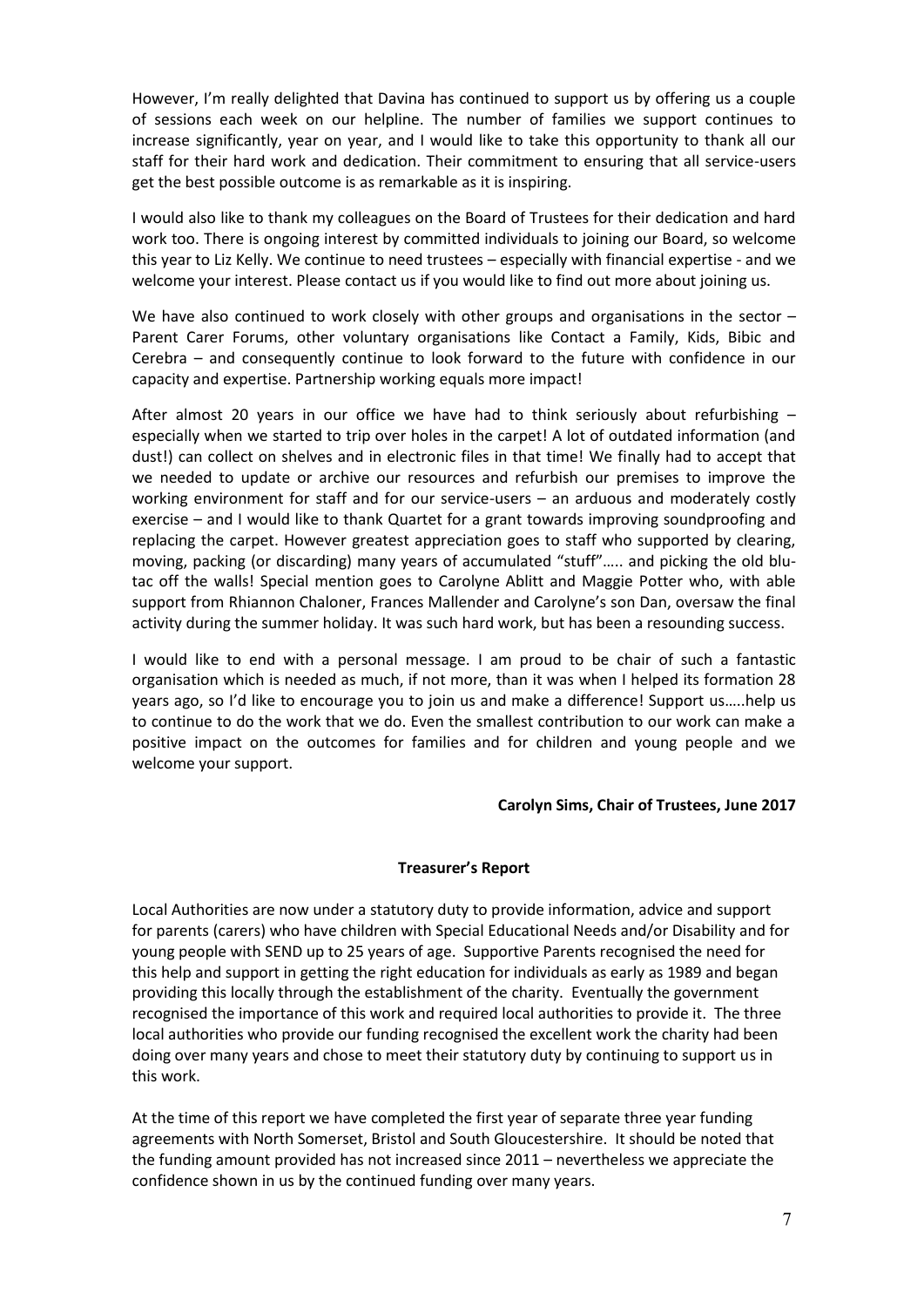For the past three years we have also received funding from the Department for Education via the Council for Disabled Children, to extend our service, including the provision of help and support for the transfer of individual children and young people from the old "Statement of Special Educational Needs" to the new "Education, Health and Care Plan" designed to meet their needs more appropriately. We have expanded our service to meet this need but currently the funding is due to end at March  $31<sup>st</sup>$  2018.

Our day-to day finances are managed very well by Carolyne Ablitt, our Office and Finance Manager, and decisions about additional spending are carefully scrutinised by both her and the CEO. A financial report of income and expenditure is made to the trustees at each meeting, and the overall annual income and spending is subject to an Independent Examination. The Independent Examiner completes a summary of the Accounts to be added to the formal Trustees Report for the year and has to be satisfied that anything in the Trustees Report is justified by the financial record. The resulting document – the Trustees Report and Accounts 2017 – is agreed by a Trustees' meeting and presented to the members of Supportive Parents at the AGM. The document is then made available to the Charity Commission and Companies House, and can be viewed on their website.

In 2016/17 we planned to spend a specified amount of reserves in addition to income in order to make necessary improvements to the office and ITC systems. The Accounts demonstrate that we have met these objectives in a very satisfactory way.

As treasurer I should like to compliment the staff as a whole for exceptionally prudent budget management – keep up the good work!

#### **Anne Bush, Treasurer, June 2017**

# **Manager's report: Maggie Potter, Head of Service**

Supportive Parents provides the SEND Information, Advice and Support (SENDIAS) Service for Bristol, North Somerset and South Gloucestershire via a Service Level Agreement which requires us to deliver against the duties identified in the Children & Families Act and the SEND Code of Practice.

SEN Code of Practice, s2.1: Local authorities must arrange for children with SEN or disabilities for whom they are responsible, and their parents, and young people with SEN or disabilities for whom they are responsible, to be provided with information and advice about matters relating to special educational needs or disabilities, including matters relating to health and social care. This must include information, advice and support on the take-up and management of Personal Budgets.

Currently our SENDIAS service is available in term time, with a reduced service available in school holidays. We aim to offer an accessible, flexible, responsive service. In addition to our 3 weekly helpline sessions we respond to all answerphone messages and emails within 2 working days, in term time. We can offer face-to-face meetings, support with paperwork and support at meetings. **We have provided information and support to 3079 enquiries (including 800 families) through our Information and Support Line during the last year.**

We provide a website, LinkedIn, Facebook and twitter plus a regular e-bulletin and a termly newsletter for parents and professionals.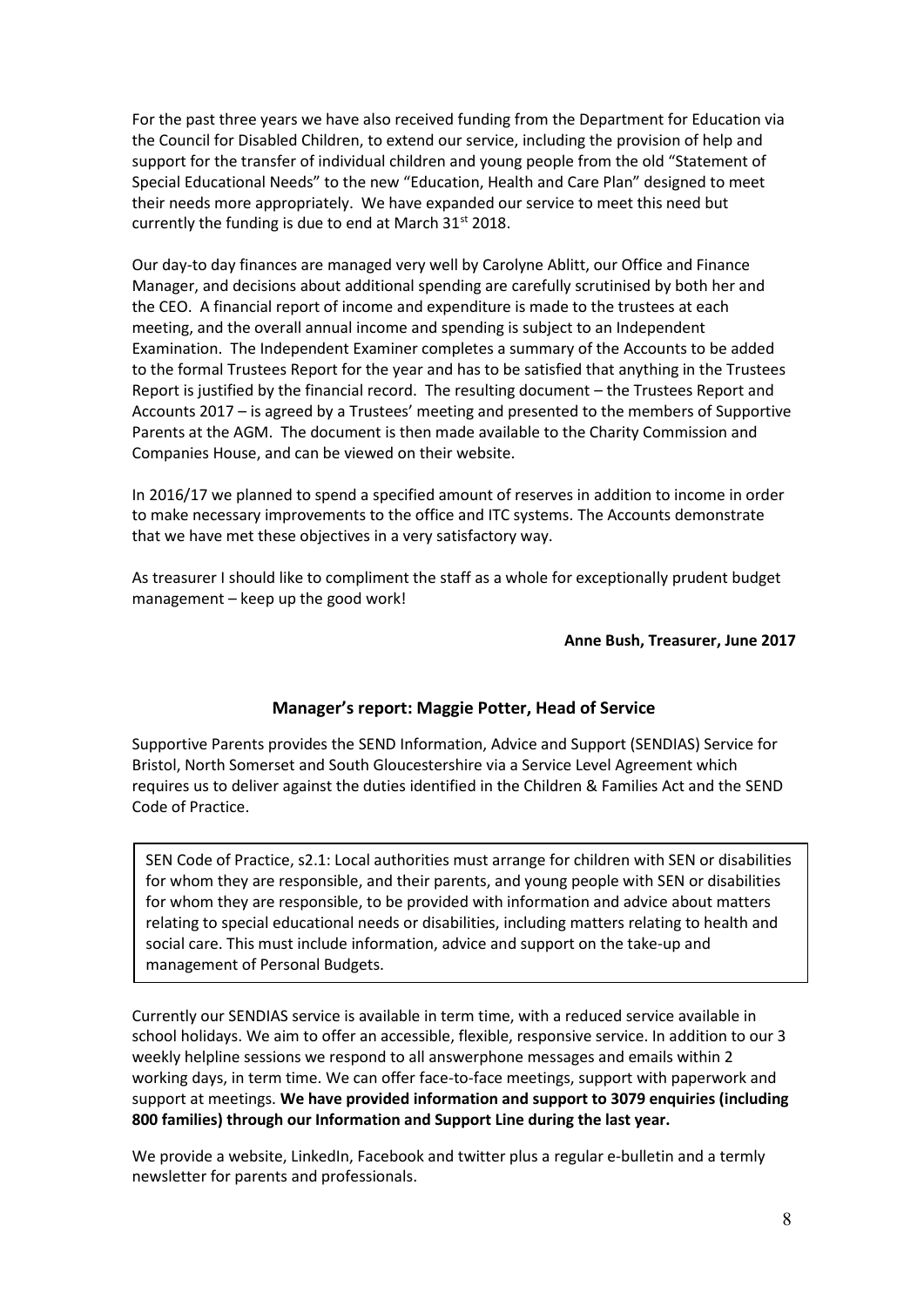We deliver monthly peer networking/parent support groups which includes regular speakers on items of interest. We also provide presentations and courses on SEND and related issues to parents and professionals, and can provide presentations to groups on request. We offer dropin sessions for parents in community settings – e.g. colleges, schools and Early Years settings – parents and young people value networking opportunities and face-to-face communication.

We identify and work in partnership with any other local/national provider of services for families of children & young people with SEND. We support and signpost parents and young people to find and access other services, including social care/leisure activities and short breaks provision. This also allows us to highlight shortfalls in provision to the local authority.

Part 3 of the Children and Families Act 2014 introduced changes to the system of SEND support and provision, implemented from September 2014. These included:

- Giving parents and young people control over the decisions about the support they receive
- The replacement of SEN statements and learning disability assessments (LDAs) with new, child-centred, birth-to-25 Education, Health and Care plans (EHC plans)
- The offer of a personal budget to all parents and young people with EHC plans

• A duty for local authorities to provide a Local Offer which will outline the education, health and care services available locally to all young people and families, and to disabled young people and their families more specifically.

In order to support families of children with SEND and young people, build confidence and support local areas in implementing the SEND reforms, SENDIAS Services are tasked with supporting families through change to ensure that children and young people with SEND can take full advantage of developments in SEND policy and provision.

**Changes to staffing:** 2016 has seen the biggest turn-over of staffing in our history. Our Development Programme Coordinator came into post to support our service development following the Children and Families Act in 2014. Clive Osborne left in 2016 and we decided to recommit this funding to develop our offer for young adults. Kirsty Cottier moved across from our IAS team to take up this post in April 2016 and we also appointed an Information and Communication Coordinator in the same month. Frances Mallender works to produce up-to date SEND information and manages our newsletter and social media.

In addition to these new posts we have had quite a number of in-house moves – all following a vigorous assessment of skills and competences - and we would like to thank all our valued members of staff, who have supported us so positively and actively through a period of huge changes. We would also like to welcome Jo Daglish, Kirsty Armitage and most recently Kate Hale as new members of our team.

In particular Davina Evans retired from her Bristol Local Coordinator/Deputy Head of Service post in December 2016 and at the start of the year Jackie Oxley, North Somerset Coordinator, decided she would leave and we wish her all the very best for the future. In January we appointed Kathryn Mason as Bristol Local Coordinator and Deputy Head of Service, vacating the South Gloucestershire Local Coordinator's post in consequence. In February we were delighted to welcome Davina back; she is now lending her considerable expertise to this work and currently offers us two helpline sessions a week during term time.

Santie Human has now taken over as South Gloucestershire Local Coordinator and we were also pleased to appoint Sarah Trevitt as North Somerset Local Coordinator.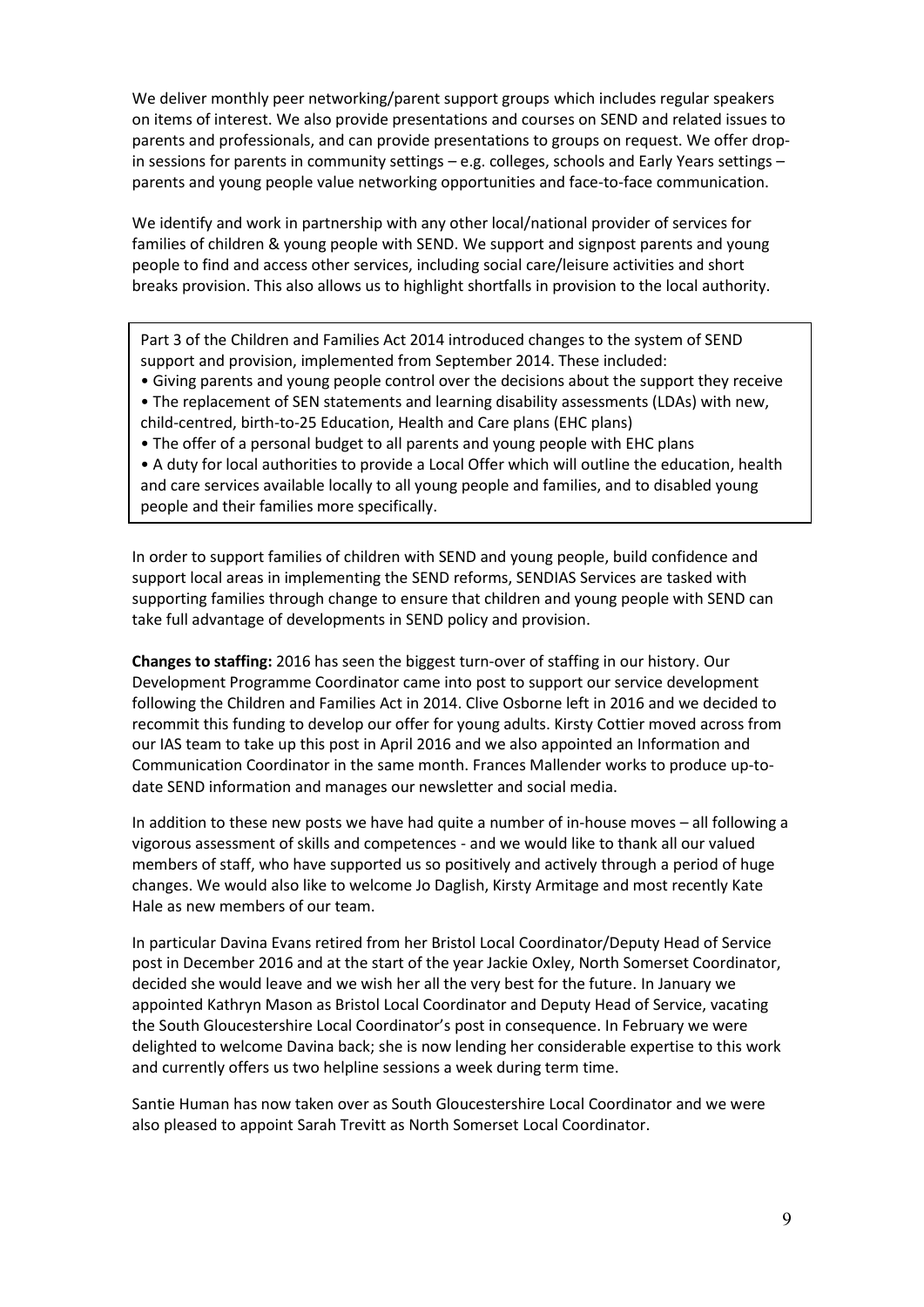**Welcome to our new Trustee:** SP are always looking for new Trustees and we are pleased to confirm that Liz Kelly joined our Board in September 2016. We would like to give our very best wishes to Lorri Farrell who had to step down in October 2016 due to personal commitments.

**INDEPENDENT SUPPORT for the EHCP assessment process**: An EHC plan should be seen as a 'living' document and not one to be put on the shelf once it's completed. As children grow, their aspirations change and develop and they become bright young adults with their own ideas and dreams. Good planning depends on trust between professionals and families; trust that often takes time to nurture and develop. It is so important that people have a voice and can make informed choices – which will in time hopefully lead to better life chances for young people.

Independent Support (IS) is a Department for Education (DfE) programme to support young people and their parents during the EHCP assessment process. Supportive Parents have secured continuing funding to deliver this service until 2018.

A recent survey of the experience of those receiving an EHCP asked parents and young people if they had heard of or used a range of different services and awareness was highest for SEND IASS. Over half (55%) had heard of IASS (in contrast 43% had heard of the Local Offer and 20% had heard of IS). 26% had used IASS, 14% had used the Local Offer and only 7% had used IS. More specifically 66% had been informed about IASS with 81% going on to use the



service and this was associated with a more positive experience of the EHCP process.

A report by NDTi identified IASSs as a low-cost service, compared to IS and provided strong evidence of satisfaction from over 940 users of IASS from across the country:

- 94% of users thought the IAS provided by their local service was helpful
- 96% said their local IASS was "very neutral, fair and unbiased"
- 90% of users thought IAS made a difference and
- 95% of service users would recommend IASS to others

# **What people say about us…………**

#### **Parent's comments:**

*"just to provide you with an update following your advice earlier this year. We went through mediation with a representative from [the council] – with E's school also present. Following mediation the school re-submitted E's EHCP application and we have today been notified that he is going to be assessed."*

**Thank you for the help and support that you provided to us.**

**To all the team, just want to say a big thanks for all you did for [our son] ……. We visited him again yesterday at college and he has made tremendous progress. He now feeds himself, takes part in preparing meals, is much more independent around the college, takes part in college activities, initiates social interaction, is getting the key one to one support he needs to become more independent. He is loving life, as are all the people who support him. We feel this would not have been possible without all your support…… Thanks once again**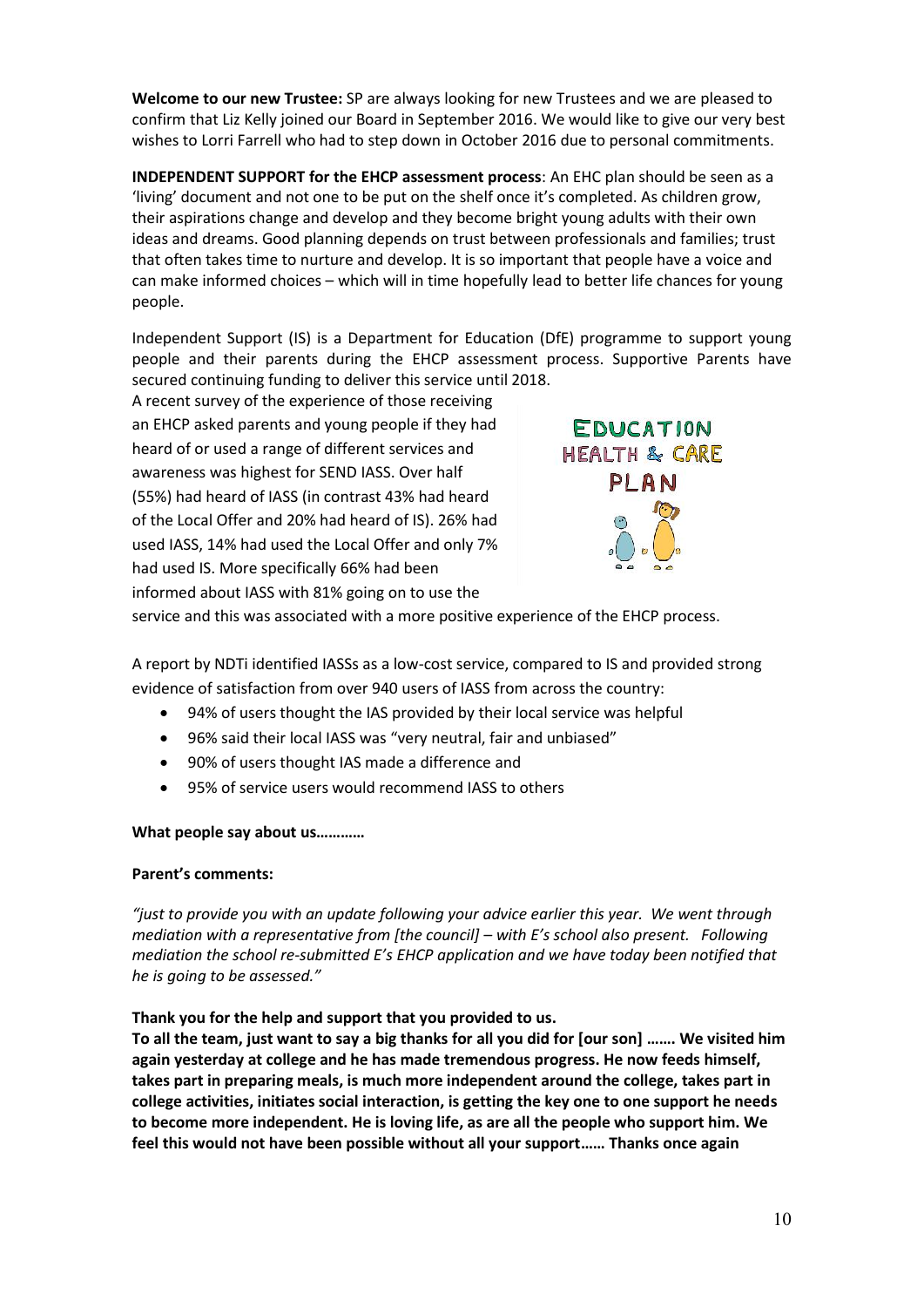*'Hi, I thought that you would like to know that our son had been invited to Buckingham Palace to meet the Royal Family on 23rd of May. This is because of the work he does and the talks he does about bullying. He has already won an 'Anne Frank' award from [the] Council last year. He is flying high at college and has been living out in the community since September with minimum support. Also,*



*we have just got third year funding for next September. We would like to thank you once again. We realise if it had not been for your experienced and professional advice and support, we would never have gotten through this with the right decision for our son and his future. He does not know yet, but as you have been on this rollercoaster ride with us, we would like you to tell other parents that dreams do come true!'*

**Thank you so much for all this, you must have taken a lot of time and it's very much appreciated. This is such great support. I will have a proper read through when I get home from work. It's reassuring to see I can progress this now.**

**Professional Comments:** ADHD parent course: "A big thank you to our guest and yourself. A job well done!" Charmaine Lynch, Barnardo's HYPE Team

"Thank you so much for supporting autism awareness week….We have had really positive feedback from the week and lots of people now know more about autism than they did before, which is great!" from Weston College

Visit to Tourette's Action: "It was lovely to see so many yesterday at the support group meeting. And thank you to Santie and Sara from Supportive Parents for their contribution. Best wishes, Jo and Lindsay (Tourette's Action)"



"Thank you so very much for your comprehensive and detailed reply. It was so kind of you to spend the time doing this and I greatly appreciate it. I now feel I was almost there at those workshops!"

From Integra Schools, S Glos Inclusion Support Service, following attendance at the Integra Autism South West Conference, November 2016

"I was really pleased that you came to the briefing it is so helpful for school staff to see us all together. " Principal Education Psychologist, following attendance at the SENCO briefings March 2017

"The PowerPoint that accompanied the handout sheets was clear, concise and very accessible. The format on the sheets was excellent, bold font, brief summaries, simple and easy to comprehend, informative." "…..I particularly liked the interactive activities" "very good handouts and high-quality information": Review workshop at Weston College

**Consultations and strategic work:** We facilitate parent participation events and we work closely with the Parent Carer Forum. Our Local Coordinators work at a strategic level with our Local Authorities to support strategic planning and implementation of SEND reforms, including development of processes and procedures related to EHC plans and personal budgets and to support the delivery of the Local Offer and person-centred approaches. For a detailed overview of the work they have been engaged in this year, take a look at their locality reports.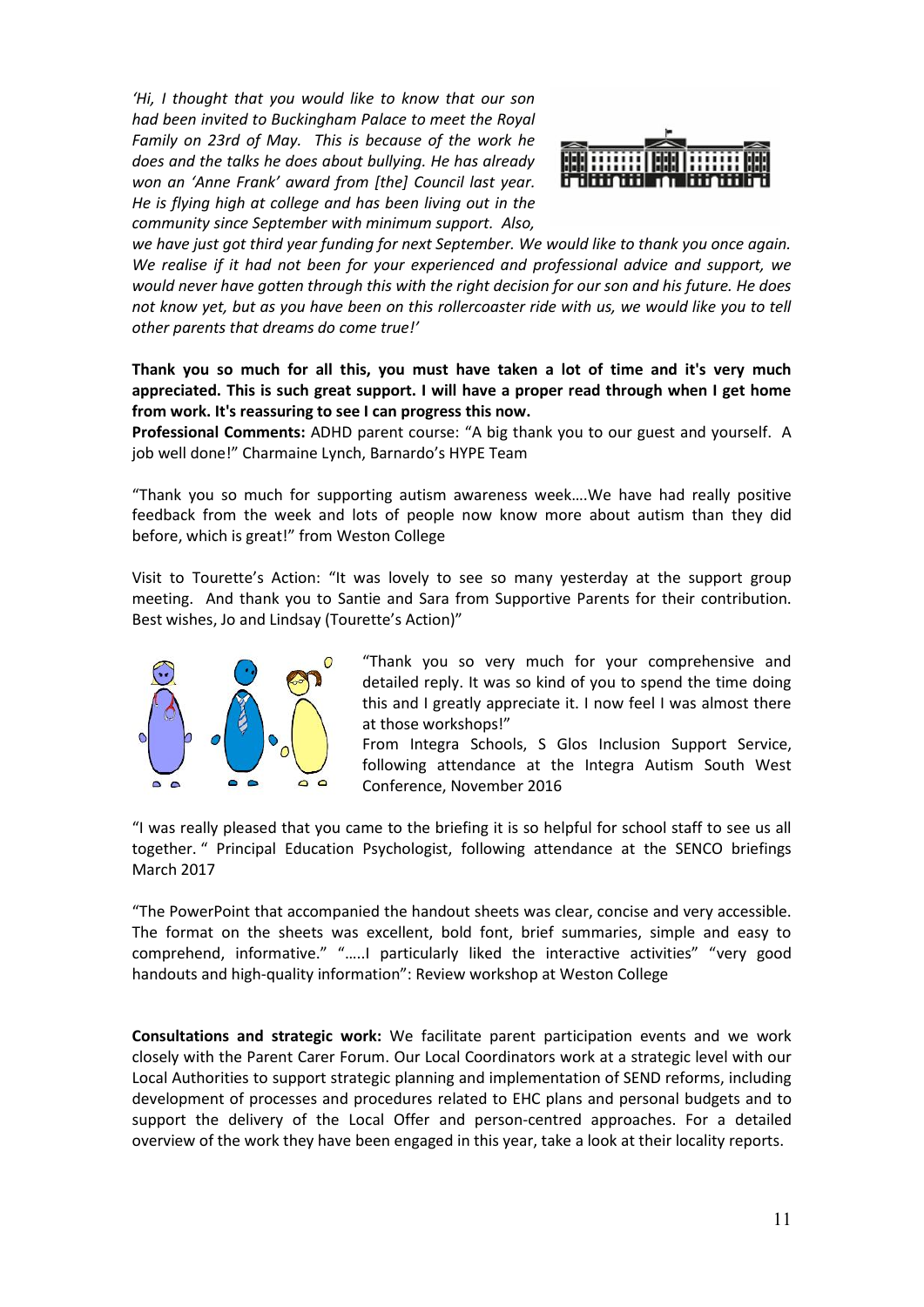Supportive Parents runs monthly support groups for parents and professionals and all Local

Coordinators regularly visit other local groups run by parents, educational settings and local voluntary organisations in each authority. Regular visits from speakers have ensured that parents and carers find out about changes and developments in their local authority. In addition, members of the team sit on regional advisory groups in addition to contributing directly to local strategic developments on SEN and services for children with SEN and disability.



Our work to support the Parent Carer Forums (PCFs) continues to enable and empower the voice of parents to contribute to strategic planning and delivery of statutory services for children and young people with SEND, and their families. We work closely at a national and regional level with our SENDIASS colleagues in other authorities and with the DfE (via IASSN; the national IAS Service Network), SENDiST (First-tier Tribunal - Special Educational Needs and Disability), Global Mediation, Council for Disabled Children and Contact a Family. We have regular meetings with KIDs, the voluntary organisation which also provides IS, and with the PCFs and senior LA managers. We also sit on regional advisory groups on disagreement resolution (mediation) and SENDiST. Regionally we have led a peer review of national Quality Standards for IASS services and we have contributed at a national level to development of the Quality Standards and to the development of an evaluation framework for our service.

**Training for staff:** In light of the new legislation staff training has been an ongoing significant burden on the organisation and we are deeply appreciative of the commitment and enthusiasm that all members of our staff team have evidenced, in their determination to become fully prepared to offer skilled and confident information and support to our service users.

All staff have now completed level one accredited legal training in SEND. All staff have completed the on-line modules for level two and are in the process of becoming fully accredited at this level. All key staff are now accredited to level three and the rest of our staff



are in process of completing the electronic modules. In addition, all staff have completed additional training on writing good Education Health Care Plans, time management and prioritisation, and our accredited safeguarding training has just been refreshed. Key staff have also completed training in tribunal processes and procedures and in preparing for adulthood: engaging with young people and young people's rights. We have delivered in-house training on anti bullying, mental capacity and the Care Act for all operational staff. Our Office & Finance Manager has

completed her NVQ level 3 in Information Technology.

We remain determined to offer the best service possible to our clients, and competent support and advice to other professionals who are working to navigate or interpret legislation, regulations or statutory guidance to achieve best outcomes for children or young people with SEND and their families.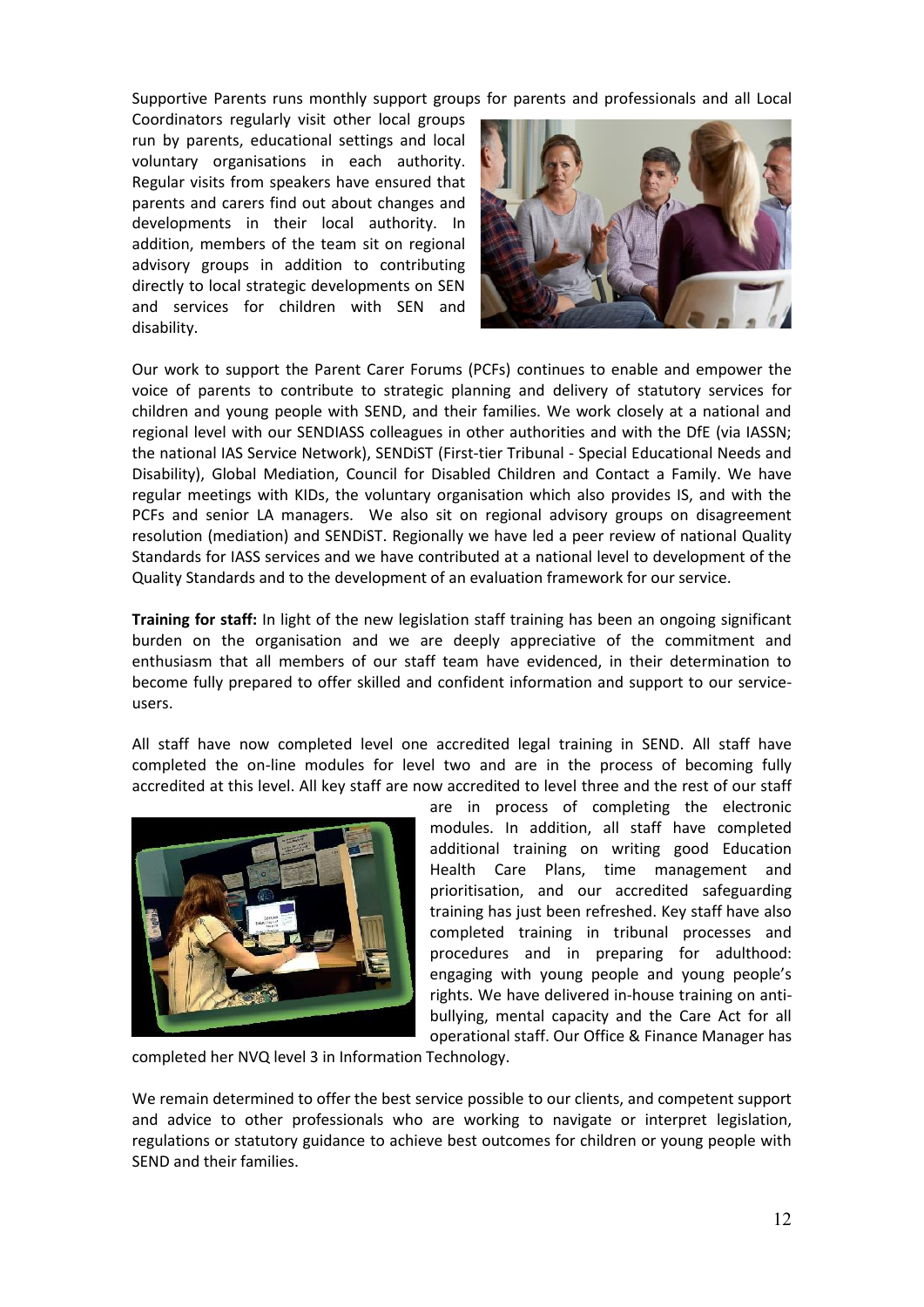**Training for parents: Supportive Parents FREE course "SEND and You"** – Supportive Parents' free course "SEND and you" ran four weekly sessions from 21st February with ten parents from Bristol, North Somerset and South Gloucestershire completing the course. Our course includes an overview of current SEND legislation, an exploration of the experience of being a parent of a child with SEND, the processes involved in assessing and providing support in settings including surviving meetings and working in partnership with professionals, with a specific focus on effective communication and the statutory assessment process. Parents heard about our course via the Parent Carer Forum as well as through our own advertising.

We hope that in the coming year we will be able to access grant funding to enable our Local Coordinators to complete training in delivering this course, so that in future we will be able to offer it separately across the three LAs on an annual basis.

**The participant's feedback was positive:** What I got from the course:

- "Information, ideas and confidence! Thank you it's been great!
- "How to approach meetings the bigger picture how to proceed with confidence. Brilliant!

 "Deepening of knowledge on SEND, experiencing other's histories, tools for practice" **Additionally we network closely with professionals** from both the statutory and voluntary sectors including health and social care, sharing developments and changing practice with a range of professionals across all 3 authorities. Staff regularly attends regional networking meetings; a crucial opportunity to share good practice across the South West and feed up issues, concerns and comments on national developments to DfE.

**Training for professionals:** A key aim of delivering presentations is to raise the awareness of professionals to the significance and uniqueness of the part played by parents in the education of children with special educational needs, the promotion of the importance of partnership between parents and professional and the critical significance of listening to the voice of the child or young person in achieving best outcomes. Supportive Parents always encourages positive, effective relationships between parents and with professionals, to the benefit of children and young people who have special educational needs and/or disability.

**Professionals told us:** "Really insightful and interesting – particularly the descriptions of what it's like for the parent in various situations". "Passionate! Activity was really engaging and helped demonstrate the points made – very relevant to our job role!" "Really informative session – interesting to hear more about the service – clearly have lots of knowledge."



**Thanks to everyone for all your hard work in 2016/17!**

**How we make a difference…………….**

**A report of the work of our Information, Advice & Support (IAS) Helpline:** It's been busier than ever on the helpline this year. We now have a team of 8 trained advisers who work across three sessions each week during term time, providing telephone and email support to parents and young people from North Somerset, Bristol and South Gloucestershire. They are independently legally trained to provide an impartial, accessible and free service to all callers.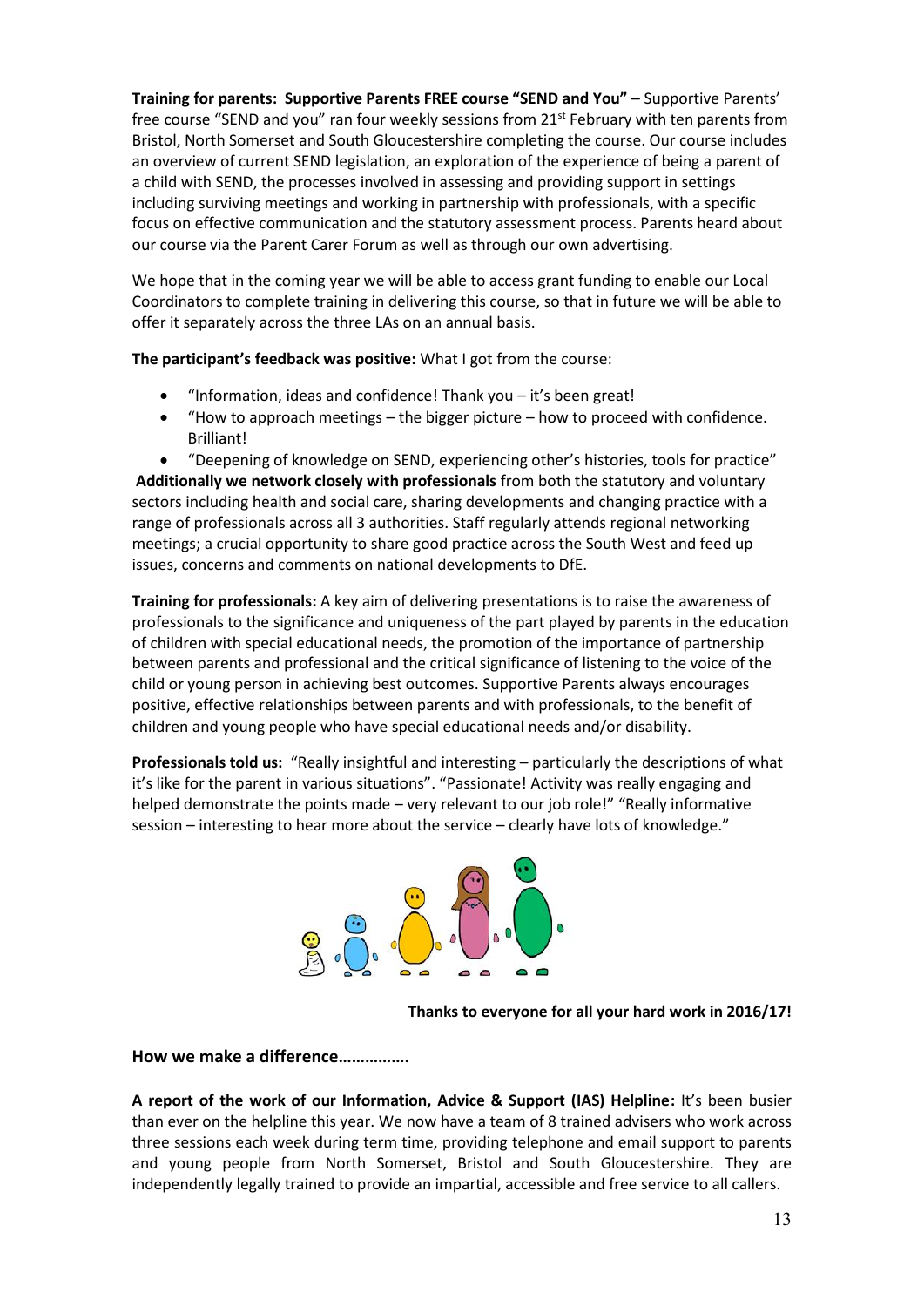The team works tirelessly to support parents to deal with concerns about SEN provision, EHCP applications, refusal to assess, exclusions, funding issues and how to access health services. We are attending an increasing number of annual reviews as well. Our IAS team supports parents to navigate the mediation, appeal and tribunal processes around EHCPs and have achieved some successful outcomes.

Typically, we have 3 members of the team on each session, plus a senior practitioner Cover Coordinator. Our new phone system has enabled us to respond in a more efficient way to enquiries and allows us to take and respond to answer machine messages during a helpline session (previously callers were met with an engaged tone if all lines were



busy). This has enabled us to offer a more robust call back response and has increased our capacity to get back to parents, often well within the 48hour response time which we commit to.

We encourage people to reach us through our helpline, support@ email account or via the contact sheets available on the website. We do respond to general Facebook enquiries and encourage people to keep in touch with SEND news in that way but we also need to remind users that it could be a breach of confidentiality if they post a detailed personal message on the public page. If you need individual advice, we would ask you to use one of the other means of contact as outlined above or to post a brief message asking us to contact you during a helpline session.

People often ask how we use the information we gather? We anonymise data and collate issues and recurring themes, to enable our local co-ordinators to feed back to their relevant local authorities. In this way we work to ensure that the voice of our service-users informs the development of SEND services and so that local authorities are aware of gaps in provision or procedures. This is to ensure they are working positively to meet the requirements of local area inspections, which are there to make sure LAs are putting SEND reforms into practice in line with the new duties introduced by the Children and Families Act 2014.

# **Service User Satisfaction Survey (SUSS)**

Our service user satisfaction survey was done online. A paper version was available for service users who requested this. Their responses were keyed in to the electronic version. The survey was targeted at the first 100 callers on the first occasion they called. The response was  $27\%$ .



 $92$  % of respondents were satisfied or very satisfied with our service.

*This chart was based on the question: "How easy was it to get in touch with us?" Participants used a scale of 0 "Not at all easy" to 4 "Very easy" to respond.*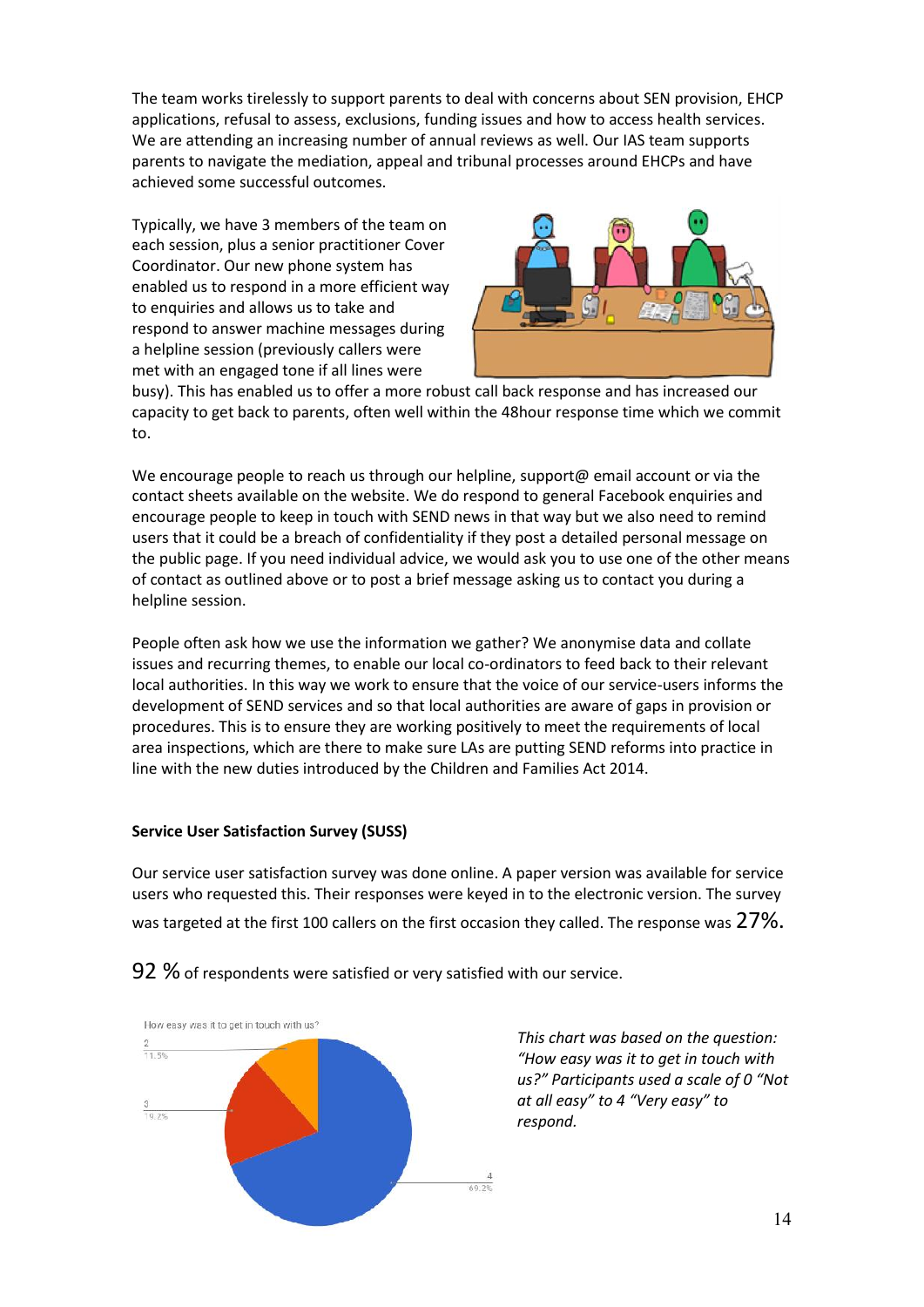92% thought we understood their questions or concerns;

92% found our information helpful, or very helpful;

92% described us as, neutral, fair and unbiased.

63% of respondents said we replied to their enquiry quickly. (Enquiries came by telephone, email, web enquiry form, post and the occasional transcribed facebook message.) This is in line with our aim of responding to all enquiries within 48 hours.

63% told us we explained who we were and what our role was.

81% told us we listened to their views.

37% reflected we explained why decisions were made and what was happening.

81% of callers felt they were treated with respect and told us they received a confidentialservice.

 $89\%$  told us we gave them information and advice that met their needs.  $26\%$  would like us to keep in touch. One (Bristol) parent said they would have liked a follow up call to see how things were going.

When asked about how they heard about our service, information comes from a range of sources:

Respondents were invited to tick all the ways that they had heard about our service. The choices on the evaluation form were in rank order:

| Another Parent or Friend                      | 24% |  |
|-----------------------------------------------|-----|--|
| Leaflet about the service                     | 19% |  |
| The Internet                                  | 16% |  |
| <b>Health Professional</b>                    | 11% |  |
| "Other"                                       | 8%  |  |
| The school, early years setting or college    | 8%  |  |
| <b>Social Services</b>                        | 5%  |  |
| An Education Psychologist or Advisory Teacher | 3%  |  |
| The Local Authority's SEND Team               | 3%  |  |

Looking further at what "other means":

It is wonderful that parents and carers recommend our service to others, salutary that our leaflets remain an important means of highlighting our service to potential users, and great to learn that other voluntary sector services from Kids, and Springboard, to Bristol Autism Support CIC signpost parents to our service. One parent shared "I've been in touch for so long, I can't remember".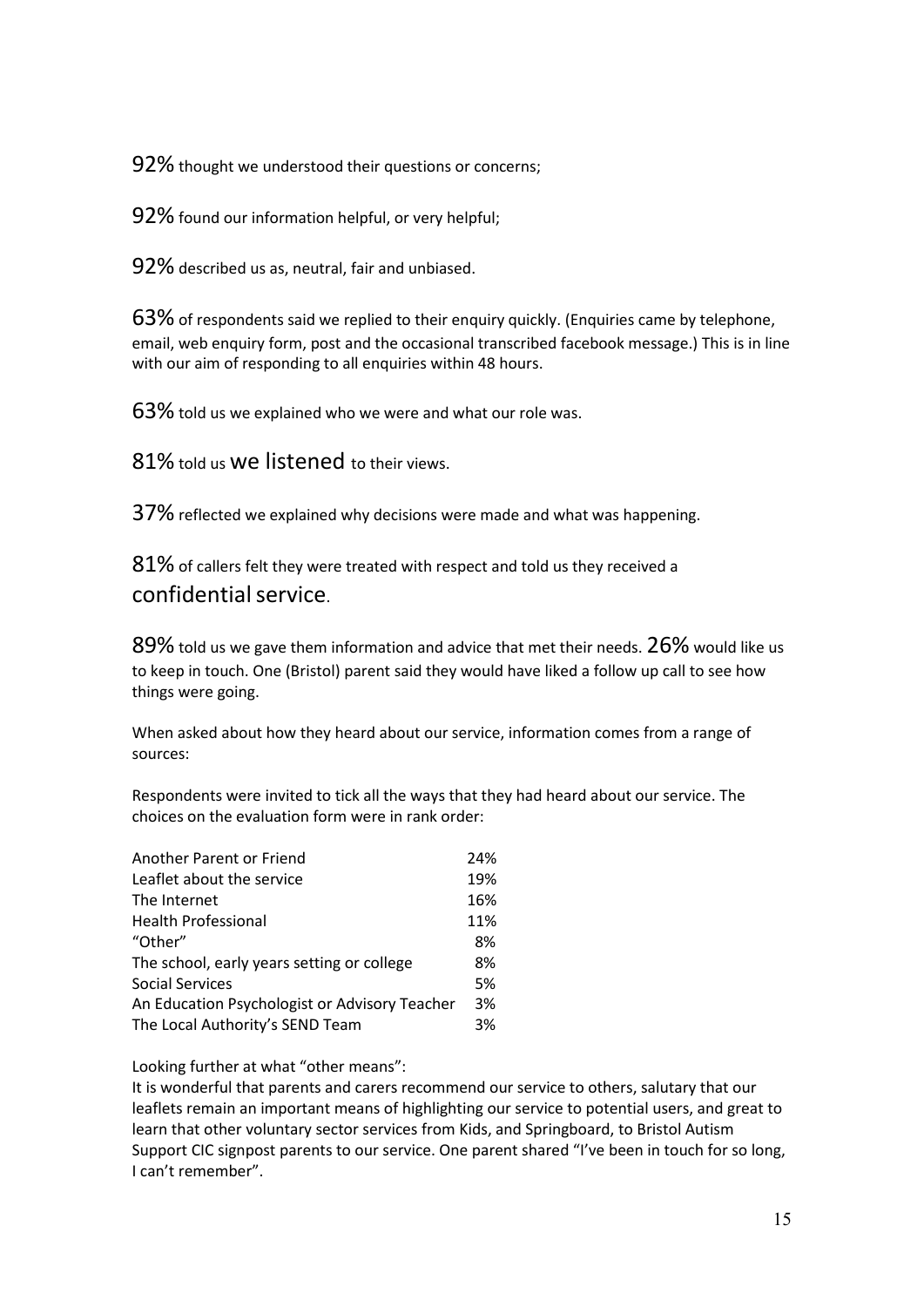*The chart below was based on the question: "What difference do you think our information, advice or support has made for you?" Participants used a scale from 0 "No difference at all" to 4 "A great deal of difference" to respond.*



When asked what difference our information, advice and

support made over 85% told us it made a difference or a great deal of difference.

Comments about the difference our service made included:

"I feel more confident … I now have sources I can go to to seek more information"

And "… the service has been there and given me the confidence to go ahead"

And "…I was signposted to other relevant organisations and given good advice."

"It was so lovely for someone to listen and validate my concerns regarding my child's education … I know I can come back to you if things don't get resolved"

"I now have a better relationship with my child's school"

And "… They helped me realise I had a valid concern."



"I feel my child has benefitted as a result of the service being involved [I] now have more knowledge. Understand the options we have"

And "Gave me confidence when I was stuck trying to proceed. Great listeners when I just needed to vent."

"I have greater understanding of the SEND Code of Practice … Helped me with paperwork re EHCP review"

"I am happier/less worried about my child's future … Confidence in knowing you have someone to turn to if needed"

A young person told us "I feel more involved in decisions about my education."

Parents would like us open more hours, five days a week, and with more service availability during half terms. Bristol parents would like us to go into schools, and one commented they would like us to be more visible in their community.

Thank you to those parents, carers and young people who took the time to comment on our service. We will take your comments into account in our service development.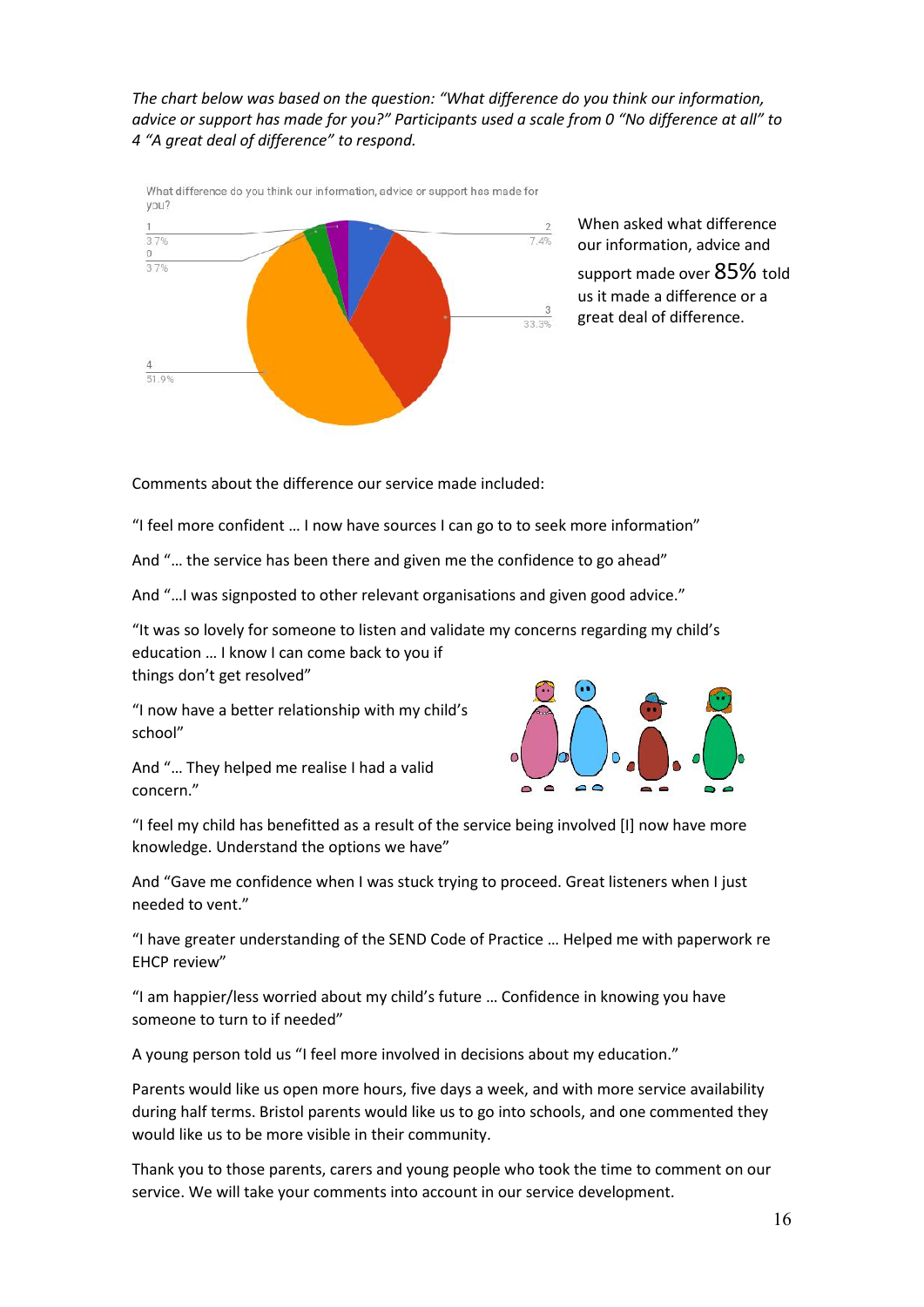For the full results and analysis, including all of the comments please go to our website.

#### **Working with parents:** Call Monitoring

We are in our second year of using the Charitylog data management system. In that time more Information Advice and Support Services have adopted the system, and refinements have been made. It isn't straightforward to capture comparative data.



There has been a 31% increase in the number of contacts over the period  $(1$  April 2016 – 31 March 2017). The majority of service users contact us by telephone, although email contact has increased. Face to face meetings, in a variety of settings, account for 11% of our contacts. The percentage is broadly the same as last year, with most of these meetings being in an education setting.



When parents, carers or young people contact us for the first time, we ask them how they found out about us. This helps us identify where we may need to improve our visibility, for example, with health professionals, or with agencies supporting young people aged 16-25. This is so we can ensure professionals are aware of our service and can tell potential service users about us.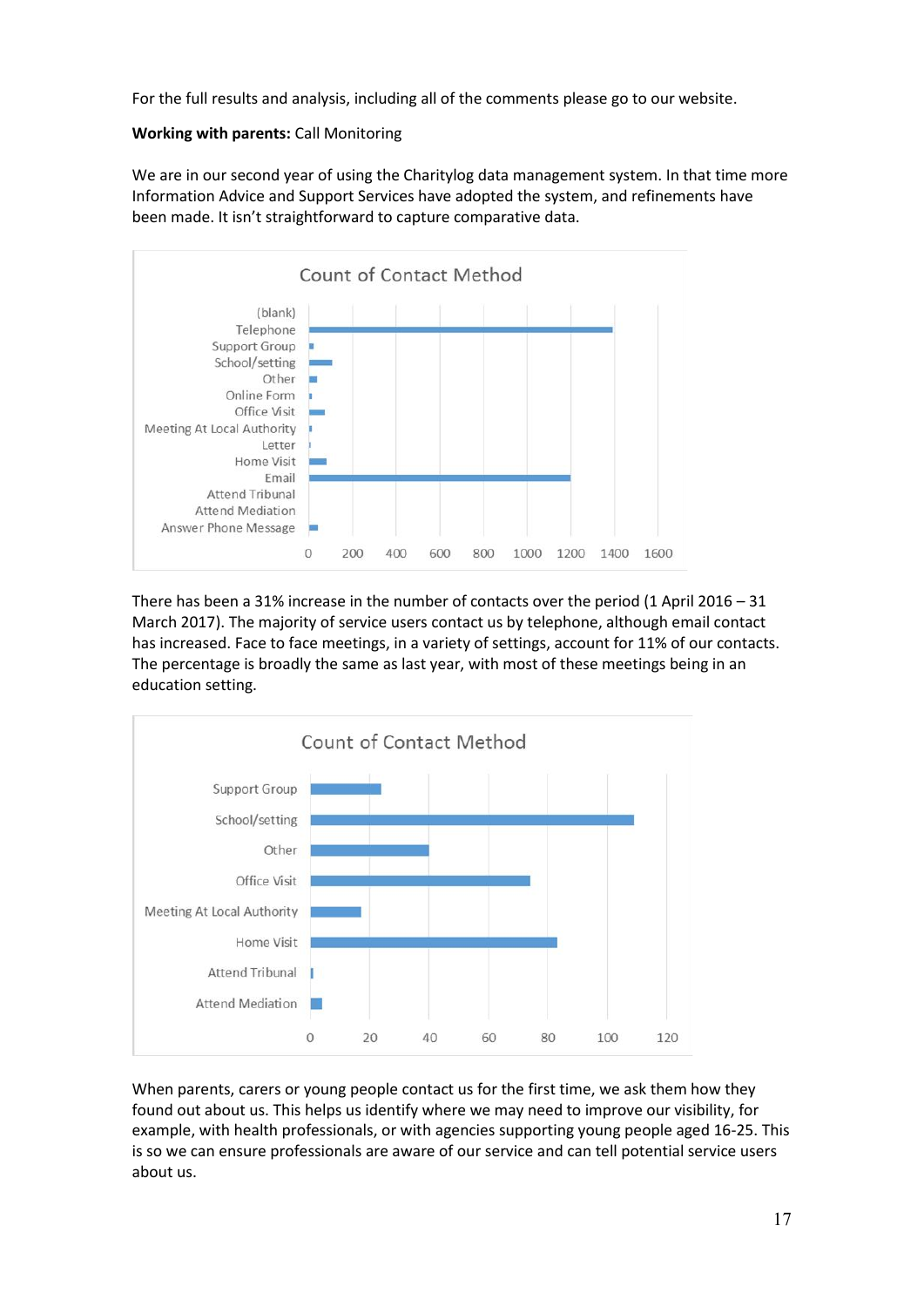

The range of work is extensive, from a simple information request, to the time-consuming, more complex work of supporting a family to prepare for tribunal, or complain to the local government ombudsman. Although the number of contacts is up by 31%, the overall increase in the number of new users was small. This indicates an increase in contacts per individual and in the complexity of the work being undertaken.

Supporting young people to think about their futures, and help them to identify what help they may need to achieve successful education and training outcomes is also something that requires much more time. As an example, a case which included attending mediation and preparation for tribunal, required over 50 contacts.



The amount of time we spend on non-statutory work is just over 60%. This ranges from supporting parents whose children are not accessing education, to work on exclusions, we are finding that the exclusion may relate to an unmet need. 18 families contacted us regarding permanent exclusion, mostly parents of boys in Bristol. The children and young people affected ranged in age from 5 to over 16, and they attended both maintained and special schools, primary and secondary academies.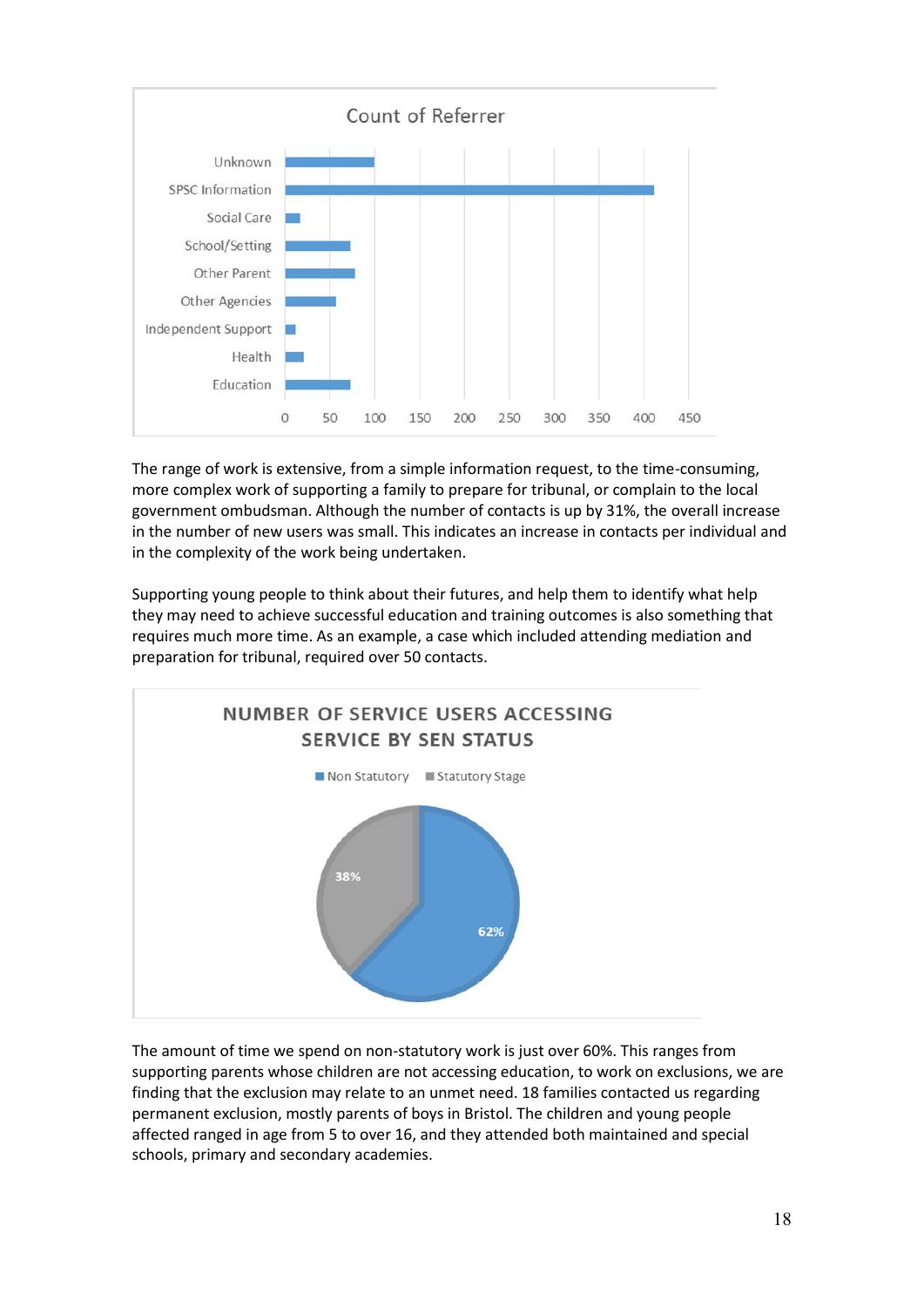Key issues parents, carers, children and young people contacted us about remained similar to 2015-16, with 22% of calls about SEN Support (the amount and type of provision, the evaluation of interventions) in the education setting. There has been a 2% increase in the number of individuals contacting us for support with a request for Education Health and Care Needs' Assessment. Refusal to assess remains the main reason parents contact us about mediation or tribunal. This is holding steady at around 5% of the work we do. The number of contacts about attendance or fulltime provision is broadly the same as last year.



Calls reflected all age ranges. Over 50% of calls were about individuals who did not have an identified disability. Of those who contacted us with an identified disability, the most frequent calls were from parents or carers of boys with an autism diagnosis, aged between 4 and 11.

#### **What else have we done?**

# **Reports from our Local Coordinators**

**Promoting our work with service-users aged 16-25:** Since coming into post Kirsty Cottier, our Post 16 Coordinator, has worked hard to publicise and promote this extension to our service across Bristol, North Somerset and South Gloucestershire. In the last year Kirsty has visited schools, colleges and events for young people across the three LAs – there is a lot happening and her aim is to promote the voice of young people and their families and support them to contribute directly to planning.



In Bristol Kirsty promotes the views of parents and young people at regular Progressing into Independence meetings run by the City Council. She is also part of a collaborative group improving young people's participation and has met with WECIL to gain young people's perspectives on SEND. Kirsty supported a Preparing for Adulthood event run by Contact a Family at New Fosseway School, ran a stall at Kingsweston's Transition event and attended

Autism Independence and Contact a Family's transition event for the Somali community. She has visited City of Bristol College to learn more about their provision and attended a workshop run by the City Council to help SENCOs and colleges work together to improve transition. In South Gloucestershire Kirsty has promoted our service at various events, including South Gloucestershire Council's Training and Employment Event for Young People and a transitions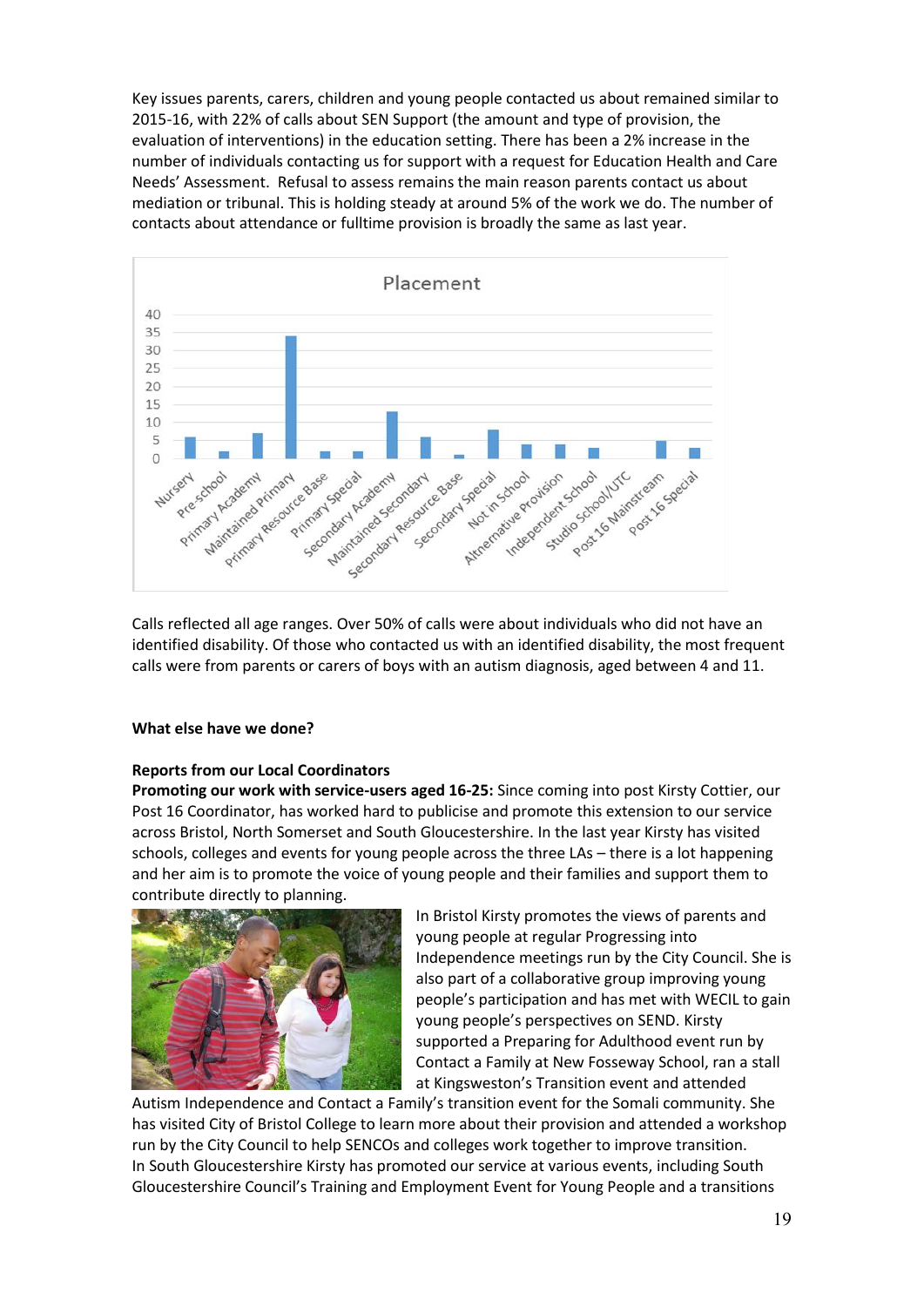event at New Siblands. Kirsty gave a presentation at Warmley Park and worked with several families as a result. Kirsty and our South Glos team visited South Glos & Stroud College in December, to find out more about their SEN provision.

In North Somerset Kirsty attended a 'Building Resilience' event in Priory School and held a stall at a Westhaven School event. She met staff at Weston College and Weston Bay to understand what SEN provision was available. She spoke to the college's ambassadors' group about our service, who agreed to provide us with feedback from students about our resources. She ran a workshop for students on annual reviews, held a stand at Weston College's 'transitions' event in November and gave a talk to parents at Weston Bay.

Kirsty's work as Post 16 Coordinator includes providing support to parents and young people across the three local authority areas. A lot of the work undertaken has been with parents from the Somali community. The key issue for them is accessibility of EHC plans, which are generally not translated. Kirsty has also been involved with some ongoing complex cases with post- 18 students including two young people who took cases to tribunal over college placements and a post-19 student who had been out of education for a year. Transport issues remain a common concern.

Her work has also included support for families who had been to mediation or tribunal where there was concern whether the young person could continue in education. Kirsty has worked to directly support a young person with no educational provision as the school was unable to safely meet their needs and were inaccurately recording that the student was being 'educated off site'. The LA had initially 'refused to assess' but the student is now being assessed for an EHC Plan. Other referrals have included information on EHCPs for students wishing to access in-county specialist college provision and enquiries regarding what support is available for students finishing college. Kirsty also supports colleagues to work with young people and their families; e.g. she has supported them to advise when a draft statement was never finalised into an EHCP, which resulted in the college attempting to review an out-dated statement.

Looking ahead Kirsty is focused on updated the website with relevant and accessible resources as they become available and hopes to improve this further with grant funding in the coming year. She has a focus on increasing staff confidence to deliver our service to this age-group and they are 'shadowing' her when this is acceptable. She is also developing a range of post 16 information for each local area and is working on creating a tool kit of relevant resources, based on the range of issues arising for families and young people.

**BRISTOL:** In the autumn Davina and Jo Sampson worked with Bristol Parent Carers, Kids Independent Support, Bristol City Council and Health partners to develop the Bristol "toolkit". This guide, available online in Bristol's local offer Findability, explains how Bristol delivers support for children and young people with special educational needs and disabilities. It included work on updating the annual review contribution forms.

Bristol City Council planned to convert more than 560 statements to EHCPs, for pupils transferring between phases of education in 2016-17, Supportive Parents and KIDs offered Independent Support with the conversion process; we met the council regularly to flag up any issues arising, keep up to date with any changes to practice. Jo Sampson also helped the council with its moderation of education health and care (EHC) plans, across the age range, reviewing their consistency and quality,

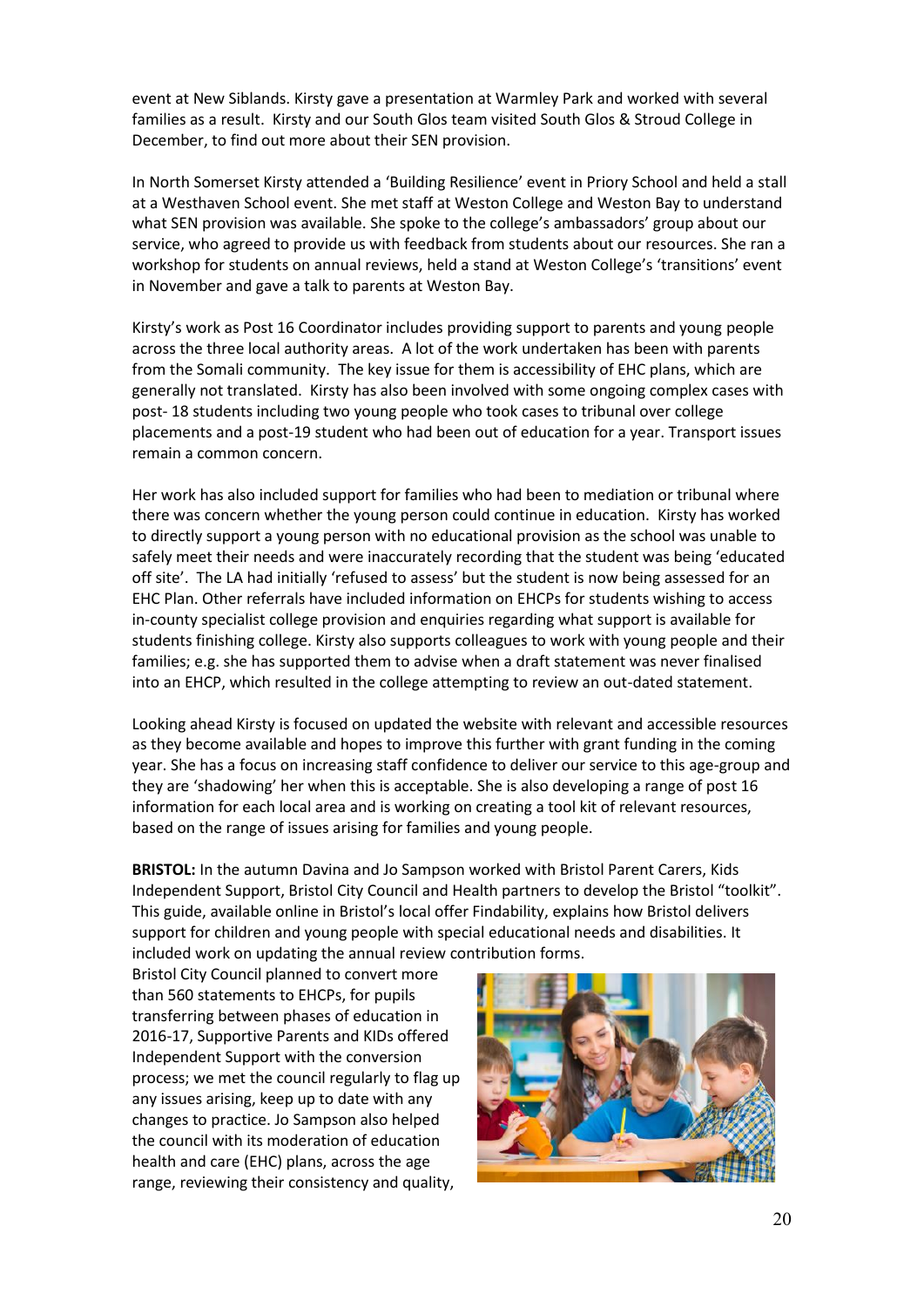and checking that the process of transferring from a statement of special educational needs to an EHC plan was done in line with the guidance in the SEND Code of Practice 2014.

September brought the departure of Anne Donaghey, and the arrival of Jo Daglish to the Bristol team. Jo got straight into teamwork, supporting Jo Sampson with the new SENCO induction event held by the council. Davina and `Kathryn Mason gave separate talks to parents and professionals at Barton Hill and the Vassalls' Centre, raising awareness of what we do. As a team, we attended a wide variety of meetings to make sure that changes to service delivery were done in line with the Children and Families' Act, SEND regulations, and the Equalities Act. The range of initiatives included work on an updated Access strategy and on the Inclusion audit being rolled out for all publicly funded schools in the authority. This exercise, intended to be annual, looked at how different settings include their students. We contributed to working groups for OfSTED CQC Local Area SEND inspection readiness too.

It was lovely to welcome one of Bristol's Principal Education Psychologists to our Xmas coffee morning in November. Vikki Jervis explained how the service would be working to fulfil its statutory duties, and its traded work with schools following the departure of specialist behaviour support teachers. We followed up by attending the Spring SENCO briefings across the City, and the SENCO conference in March.

The end of term in December saw Davina retire after sixteen years in service. Kathryn Mason moved across to Bristol to start the New Year with a new job. Her diary was quickly filled with new opportunities. In January Kathryn attended the Autism Education Trust's launch event for its DfE-funded school resources - the aim being every Bristol school could access these to support its students. Bristol are at the front of a national initiative to improve early access to mental health support school, and Kathryn attended two days' training delivered by the Anna Freud National Centre for Children and Families to understand how this might look. **Bristol team are all able to offer support not only to parents and carers of children but also to young people, not only with independent support, but from an initial query about getting extra help, to challenging decisions about what kind of education and training opportunities will support them to achieve the best possible outcomes.**

We continue to support the work of Bristol Parent Carers. In January, Jo Sampson contributed to an education workshop, empowering new parent carers to understand more about SEND processes, and join in with developing services. Where possible, we have been visiting their different support groups to offer parents a different opportunity to access information, advice and support.

Then there's the reason, **Supportive Parents** exists: working with parents, carers, children and young people and their education settings to achieve the best possible outcomes. This last year has seen a rise in the number of exclusions from



primary settings in Bristol. The team have supported individual families to find solutions, and challenged decisions where families wanted this. Challenge around the amount and type of special education provision, access to full-time learning, and transport to special schools, were all issues parents wanted face to face support with.

We are grateful to Davina Evans and the team (Anne, Kathryn, Jo and Jo) for the work they have done to develop our service in the city. It has been a very busy year and our next challenge is to develop ways of working that enable us to meet the increase in contacts and sustain the quality of our service delivery.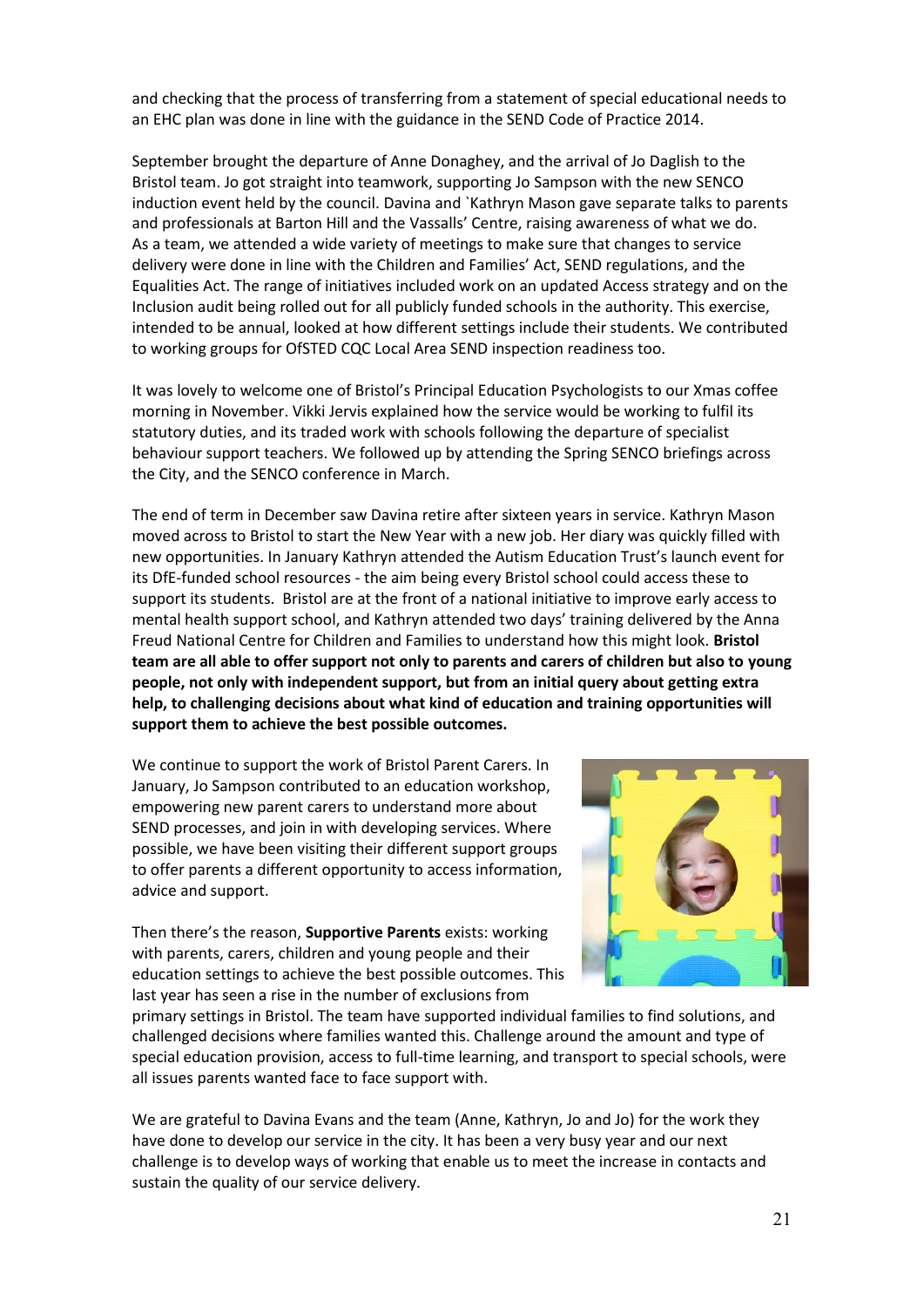**NORTH SOMERSET:** During the Summer of last year the North Somerset team received a high volume of requests for support in checking draft Education Health Care (EHC) plans and devoted a significant amount of time to enabling parents to achieve a satisfactory outcome. **Jackie, Sarah and Helen** have worked to ensure information, advice and support has been provided to parents and young people throughout every stage of the EHCP transfer process and beyond. They also provided a number of speaker-led support group sessions which included a partnership event with the LA SEND Manager providing further insight for parents into the statutory assessment process and the graduated approach to SEN support in schools. Specialists in holistic occupational therapy and behaviour management also gave talks at support group which were very well received by parents.

Calls to the helpline have been around communication with schools, refusals to carry out assessment and school refusal due to anxiety based conditions. We have particularly noticed a big increase in calls to our Information, Advice and Support helpline from parents or carers of children and young people who were not receiving any extra help (SEN support) in schools. Close partnership working with the SEND Manager and contributions at an EHCP engagement group enabled the team to feedback on these key issues which culminated in the development of a 'best practice' guide for SENCOs. This is now available across the Authority. Furthermore, the team were able to feedback, on social care and health related concerns being raised by parents to our service, at strategic meetings with the Disabled Children's team and the CCG.

Over the winter the team continued to provide Information, Advice and Support via a number



of avenues including termly visits to specialist pre-school settings, representation at all three of the Special School parents' evenings and Inclusion Coordinator (INCO) events and by attending three sessions at Weston College, promoting our service offer to college teams and directly to young people. This has led to our involvement with the Young Ambassadors group and regular drop in sessions being offered to college by our 16-25 Coordinator, Kirsty Cottier. On a strategic level the team have contributed to consultations on the short breaks

service, the ASD adult strategy, the SEND transport review, the Equality Impact Assessment and the Schools Accessibility Strategy.

In Spring of this year we were sorry to say farewell to Jackie Oxley who has worked for Supportive Parents as North Somerset Coordinator since 2004 and has been associated with the charity for 25 years. However we have been pleased to promote **Sarah Trevitt** from our IAS team into the role of North Somerset Coordinator. The current work in North Somerset remains focused on transferring statements to EHCPs before March 2018 but coupled with this we are seeing an increase in calls for support and advice around the Annual Review process as we see the first year of EHCPs coming up for review. The team are working to develop information resources for parents and carers to address two of the key issues raised over the past year, namely checking the draft plan and participating in Annual Reviews - we hope to have these available very soon.

**SOUTH GLOUCESTERSHIRE: Summer:** Nadine Etter, an experienced member of our Helpline, joined the S. Glos team and extended her work into the South Gloucestershire local area. Parents and young people needed help our help with writing letters, challenging exclusions and part-time timetables. There was an event at Abbeywood School, with the launch of the National Autistic Society (NAS) South Gloucestershire Campaign where Sara Maggs (S.Glos team) and Kirsty Cottier (Supportive Parents Post 16 Coordinator) were available to parents. An information session which we offered at New Siblands School was also very well attended.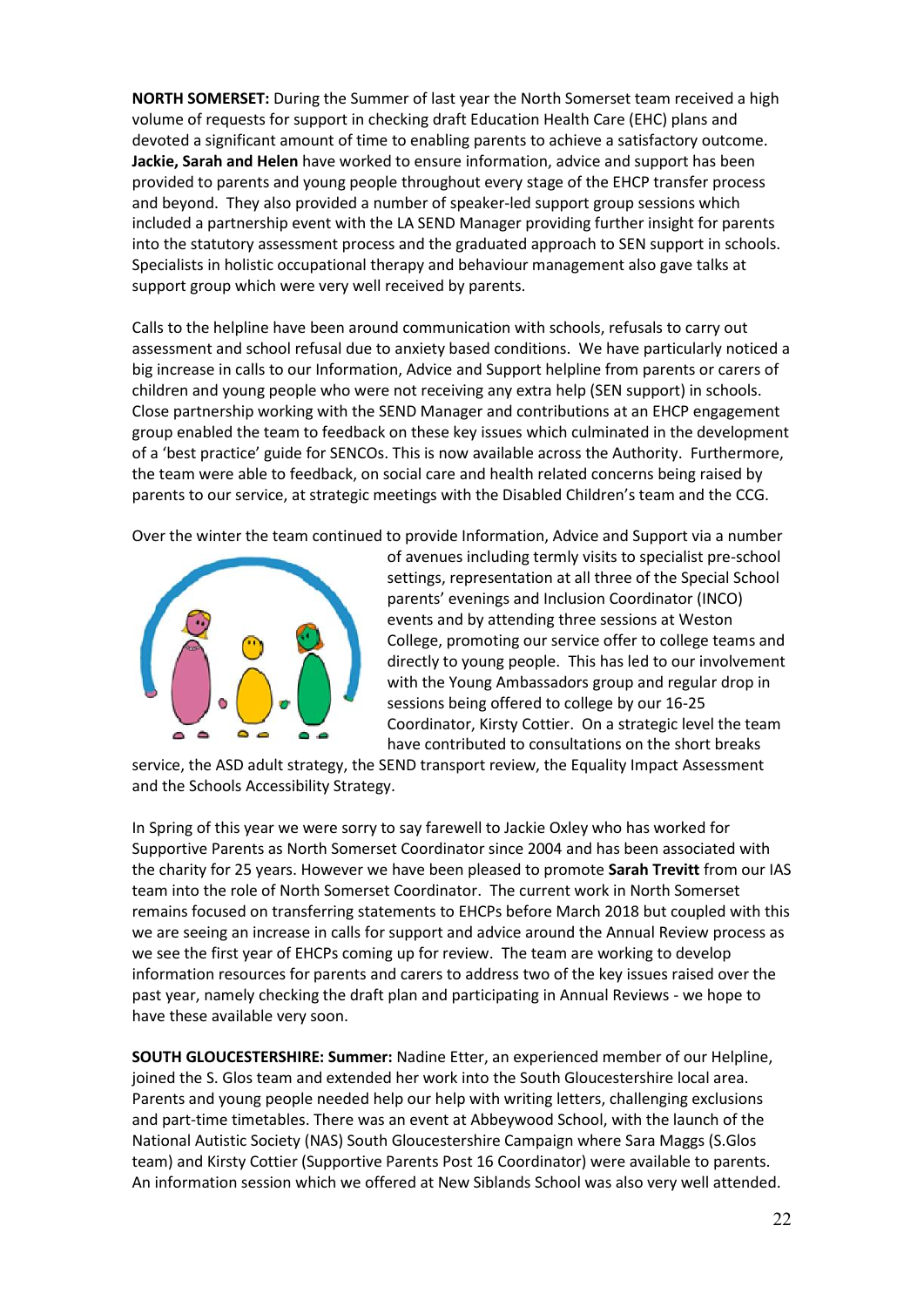During this time we were working with the local authority to make sure we are prepared, as a service, for the OfSTED SEND area inspection, whenever that happens.

At the end of the summer it was a privilege to go to events focused on young people as they prepare for adulthood. We went to speed networking on 'involving children and young people with special educational needs and disabilities (SEND) in their care' at the Armadillo, learned about Post-16 opportunities at Beechwood College and had an information stand at the local authority training and employment event at Cleve Rugby club. All of these focused on what can be done locally, with relevant support, whilst still providing choice and aspiration.

**Autumn:** Nadine and Sara supported parents and carers to prepare for meetings with school, the local authority, and responded to other concerns about special educational provision. We told professionals about the challenges facing our service-users, whether we are supporting parents to work with schools on planning provision, or challenging local authority decisions through mediation or tribunal. We attended SENCO Clusters, Dr Brooks' disability away day, 0-25 Provider Forum and Integra's Autism Conference. We also attended S. Glos Parents and Carers' annual event in October 2016;

At the end of 2016, Kathryn Mason's role as Local Co-ordinator changed and she became the Deputy Head of Service and Bristol Local Coordinator for the organisation.

**Spring:** In January 2017 Kathryn's successor, Santie Human, stepped into the role as S. Glos Local Coordinator. The South Gloucestershire team now consists of Santie, Sara Maggs and Nadine Etter with Kirsty Cottier supporting post 16 work.

In February 2017, we were concerned to hear news that Ofsted had rated South Gloucestershire Council's Children's Services department as 'failing'. An improvement notice was issued. In order to improve these results local authority arranged a SEND Peer Review to enable them to establish areas of improvement and to establish a clear plan in moving forward. The local authority engaged with a range of organisations and Supportive Parents was invited too.

February 2017 we attended a useful opportunity at the SENCO conference where we could network and engage with school staff and Sencos, as well as other professionals. Sara and Nadine attended and engaged with parents in March 2017 at the Resound parent course. They stayed and also met other parents at an extended coffee morning opportunity at the same venue.

We continue to support parents at South Gloucestershire Parent Carers (SGPC)'s coffee mornings, at Children's Centre 'Rainbow' groups, Jigsaw and 'Little Treasures Early Years' settings. The ADHD parent course for parents of children newly diagnosed with ADHD is still well attended. This course offers information sessions providing support understanding the diagnosis and offers health, social care and educational advice. The team offers Parent Support Groups in Yate and Kingswood as an opportunity to meet parents and enable

service users to navigate through the local area



processes and policies to support their children as best they are able to. The team is also attending other voluntary groups in the local area which includes Tourette's Action and Incredible Kids.

We are continuing to strengthen our relationship with the Parent Carer Forum (SGPC) and the voluntary sector with meetings and attending groups. Memorandum of Understanding meetings with the local authority, SGPC and KIDS continues as well as Link Meetings with the local authority manager.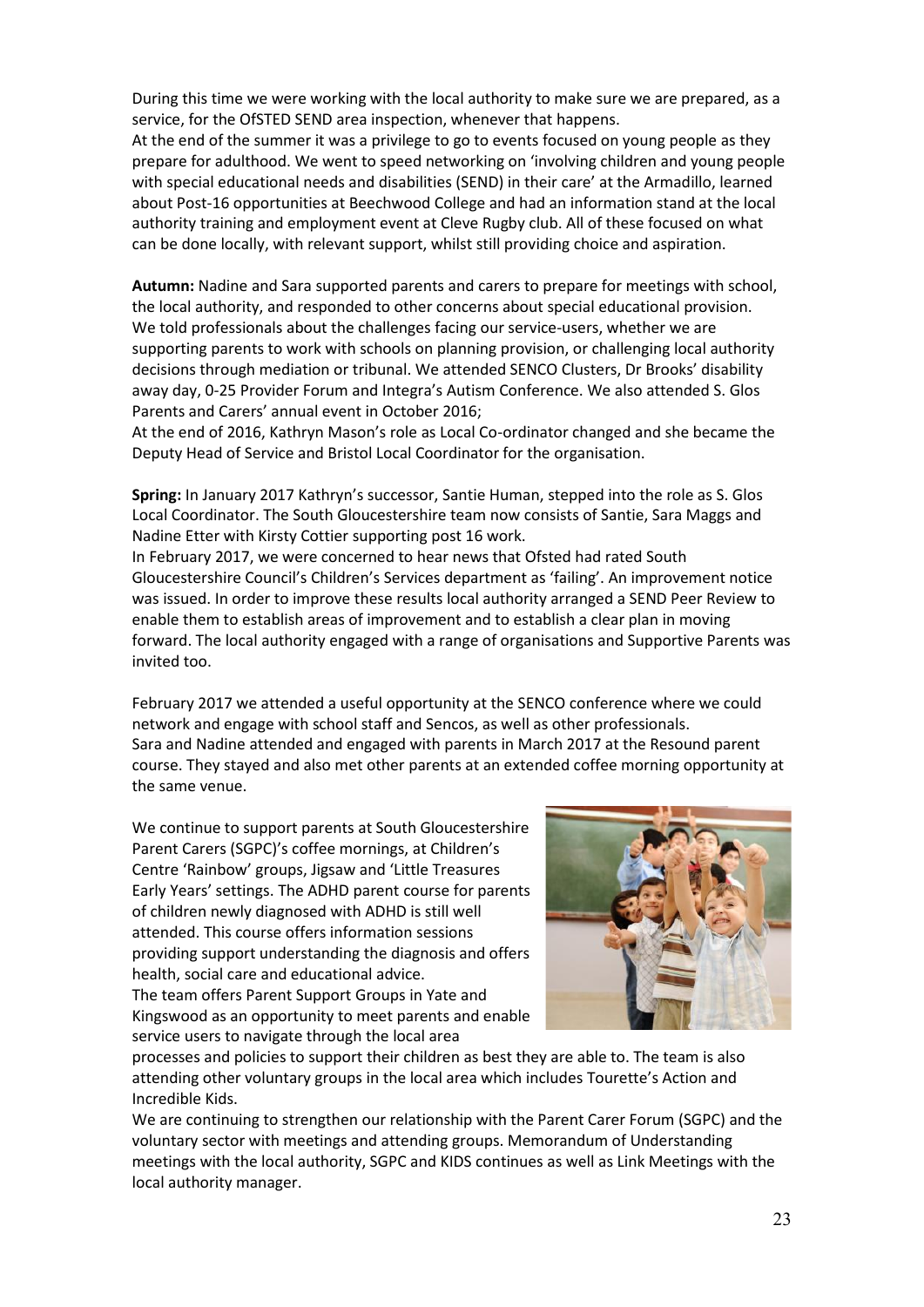#### **Our service – in print and on line**

We want everyone to know that we are still offering a comprehensive, free, impartial and confidential service about SEND so this year we have redesigned and reissued our trifold information leaflet. We provide regular mailings to statutory and voluntary sector services, settings, parent groups and professionals, of information about our service and about SEND in Bristol, South Gloucestershire and North Somerset. Parents, professionals and young people can sign up to receive a regular e-bulletin. We use Facebook and Twitter to provide information that assists, advises or might otherwise be of interest to our service-users and to our community. Our website is a critical tool in our efforts to provide up-to-date, relevant and quality information about our service and about SEND.

#### **Developing our service to meet the wider age range, up to age 25 – what SP16-25 offers you!**

In 2016 Supportive Parents launched a new section of our existing website to deliver news and information for young people with special educational needs and disabilities (SEND). Features of the SP16-25 pages includes news items, general articles, lots of useful links including to blogs by young people, video clips and SEND information resources. We set up SP16-25 to tell young people with SEND about us and for them to tell us what more we can do to help. Young people have told us that



they would like their own website so we have been raising funds with the aim of setting up a new website just for them. This is our goal for the coming year and we would like to hear from anyone aged 16 to 25 who would be interested in getting involved and supporting us to make the new website as accessible, useful, interesting (and as much fun!) as possible.

**We have a range of downloadable SEND resources:** We think that it's vital that parents, children and young people have quality information about the SEND process. To complement our existing suite of booklets, which aim to help people understand EHC plans and the law about Special Educational Needs/Disabilities, we also produce printer-friendly versions which can be downloaded directly from our website. This year we are in the process of developing further resources, based on the needs of our service-users, which we have identified as a priority based on the calls we have taken. These will be progressively launched during the



EHC PLAN

coming year.

**Easy Read leaflets and accessible resources**: We produce several leaflets designed to be easy to understand for people who can have problems reading standard leaflets. They cover Confidentiality, EHC Needs Assessments, Getting the Right Support, Personal Budgets and the Local Offer. You can find the Easy Read leaflets on our website.

**Have you watched our animations?** We are really proud of our internet-based animations, tailor-made for Supportive Parents. We hear so often that too much information can be overwhelming, so we have made our sure our animations are eye catching and straightforward. Our videos only last for about 3 minutes and explain what our service offers and how to get in touch, all about Education Health and Care Plans and about Personal Budgets. We are finding that other groups, services, service-users and professionals are starting to create links to our animations and we love to think that this accessible format is

increasing our reach, to provide valuable information to a wider audience.